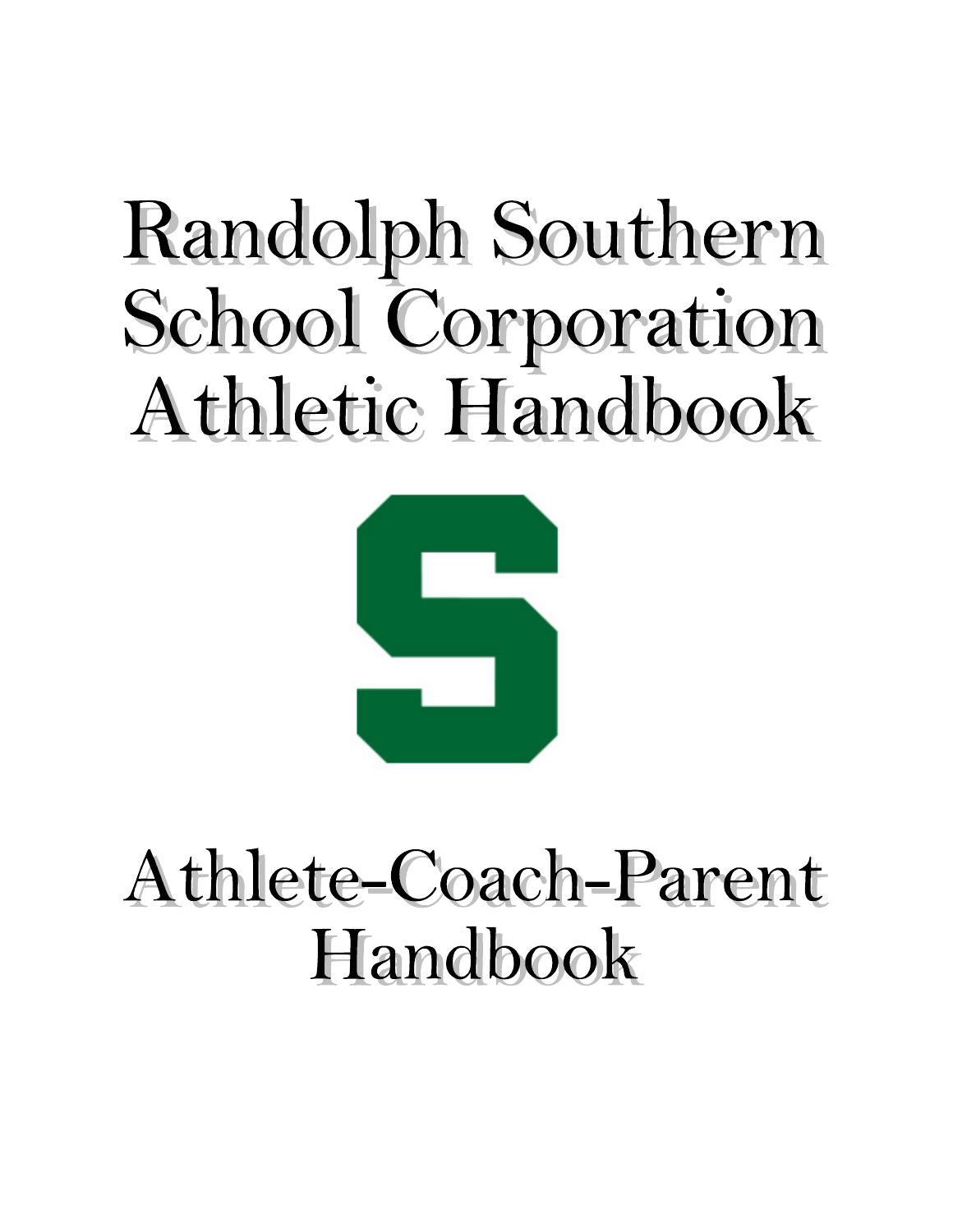# **TABLE OF CONTENTS**

| <b>FOREWORD</b>                                       | 3               |
|-------------------------------------------------------|-----------------|
| PHILOSOPHY OF ATHLETICS                               | 3               |
| <b>ATHLETIC PROGRAM PROFILE</b>                       | 3               |
| <b>CODE OF CONDUCT</b>                                | 4               |
| <b>CONDUCT IN PARTICIPATION</b>                       | 4               |
| <b>MEDICAL/ELIGIBILITY</b>                            | 4               |
| <b>PRACTICE REGULATIONS</b>                           | 5               |
| <b>SCHOLASTIC ELIGIBILITY</b>                         | 5               |
| <b>GENERAL RULES</b>                                  | 6               |
| <b>CONDUCT ON ROAD TRIPS</b>                          | 6               |
| <b>SCHOOL EQUIPMENT</b>                               | 6               |
| DROPPING AND/OR REMOVED FROM A SPORT                  | 6               |
| <b>GENERAL TRAINING RULES</b>                         | 7               |
| <b>SUBSTANCE ABUSE POLICY</b>                         | 7               |
| <b>OTHER VIOLATIONS</b>                               | 7               |
| <b>PENALTIES</b>                                      | 8               |
| <b>APPEAL PROCESS</b>                                 | 8               |
| <b>STUDENT PROFILE SITES</b>                          | 9               |
| <b>INSURANCE</b>                                      | 9               |
| <b>DUAL PARTICIPATION</b>                             | 9               |
| <b>REQUIREMENTS FOR ATHLETIC JACKETS</b>              | 9               |
| <b>AWARDS</b>                                         | 10              |
| <b>REQUIREMENTS FOR EARNING LETTER</b>                | 10              |
| <b>BULLYING, HARASSMENT, HAZING</b>                   | 11              |
| <b>OUTSTANDING REBEL SCHOLARSHIP AWARD</b>            | 11              |
| <b>COACHES ATHLETIC HANDBOOK</b>                      | 11              |
| <b>GENERAL COACHING POLICIES</b>                      | 11              |
| <b>COACHES CHECKLIST OF RESPONSIBILITIES</b>          | 12 <sub>2</sub> |
| <b>LEGAL DUTIES OF COACHES</b>                        | 12 <sub>2</sub> |
| <b>PARENT MEETING AT BEGINNING OF EACH SEASON</b>     | 13              |
| <b>SPECIAL ACHIEVEMENT AWARDS</b>                     | 14              |
| ACCIDENTS, CLINIC ATTENDANCE, COACHES CONDUCT         | 17              |
| <b>COLLEGE BOUND ATHLETES, EVALUATION</b>             | 17              |
| UNIFORM INSPECTIONS, FUNDRAISING, IHSAA ENTRY LISTS   | 17              |
| <b>INVENTORY, MEALS, PRACTICES, TRANSFER ATHLETES</b> | 18              |
| <b>TRANSPORTATION</b>                                 | 18              |
| <b>UNIFORM ROTATION SCHEDULE</b>                      | 19              |
| PARENT-COACH COMMUNICATIONS                           | 20              |
| <b>PICTURE POLICY</b>                                 | 23              |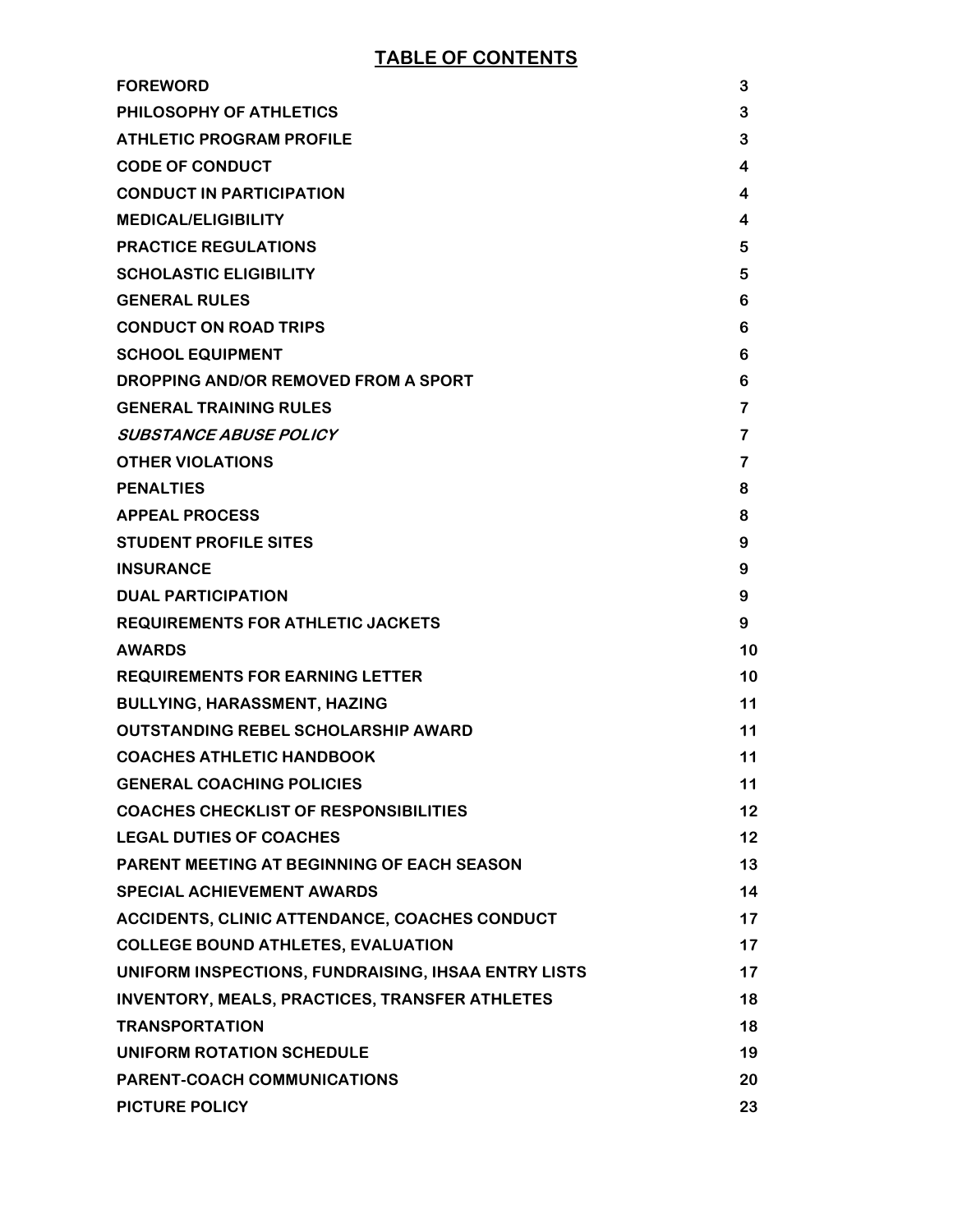# **FOREWORD**

**The purpose of this handbook is to serve as a guide for the operation of the Randolph Southern School Corporation Athletic Program. The rules, regulations, policies and procedures stated herein and approved by the Board of School Trustees of the Randolph Southern School Corporation provide the basis for the administration of the athletic program.** 

**From this handbook, each athlete will know what is expected of him/her and how he/she can best create a winning and competitive spirit. It is to be noted that the term "athlete" refers to students taking part in cheerleading, managing, and interscholastic athletics at Randolph Southern Elementary and Randolph Southern Jr. Sr. High School.** 

# **PHILOSOPHY OF ATHLETICS**

**A vital and integral component of the curriculum for students at Randolph Southern High School is athletics. Through participation in athletics, students are offered the opportunity to achieve maximum development of their potential. It is through this participation that the athlete will gain an appreciation and understanding of teamwork, competition, leadership, dedication, and personal sacrifice. The standards and ideals established and practiced by the Athletic Department at Randolph Southern High School should foster these traits, and will greatly influence not only the student, but also the school and community.** 

**To realize this philosophy, the administration, coaches, athletic director, parents, and support organizations must dedicate themselves to develop these traits. Staying within the framework of rules and sportsmanship, everyone involved with the athlete must help him/her pursue and strive for excellence. Though the motivation to pursue excellence lies with the athlete, it is the pleasure and duty for all to mold, encourage, work, and develop the young athlete at Randolph Southern.** 

# **ATHLETIC PROGRAM PROFILE**

 **Randolph Southern Jr. Sr. High School currently supports 14 Varsity sports including Cheerleading. A number of Jr. High and elementary athletic programs exist to provide opportunities at lower levels. Participation encompasses 36 teams with over 200 athletes from grades 5-12. There are 5 elementary coaching positions while there are 31 Jr.-Sr. high school coaching positions. During the Fall, Winter, or Spring sport season, about 60 to 70 male and female athletes participate on a high school athletic team. Randolph Southern is a member of the Mid Eastern Conference (MEC). Members include Blue River, Cowan, Daleville, Monroe Central, Muncie Burris, Union, Wapahani, and Wes-Del. Randolph Southern is also a member of the Indiana High School Athletic Association (IHSAA). Randolph Southern Jr.-Sr. High School competes in the IHSAA Tournaments at the class A level in all team sports.**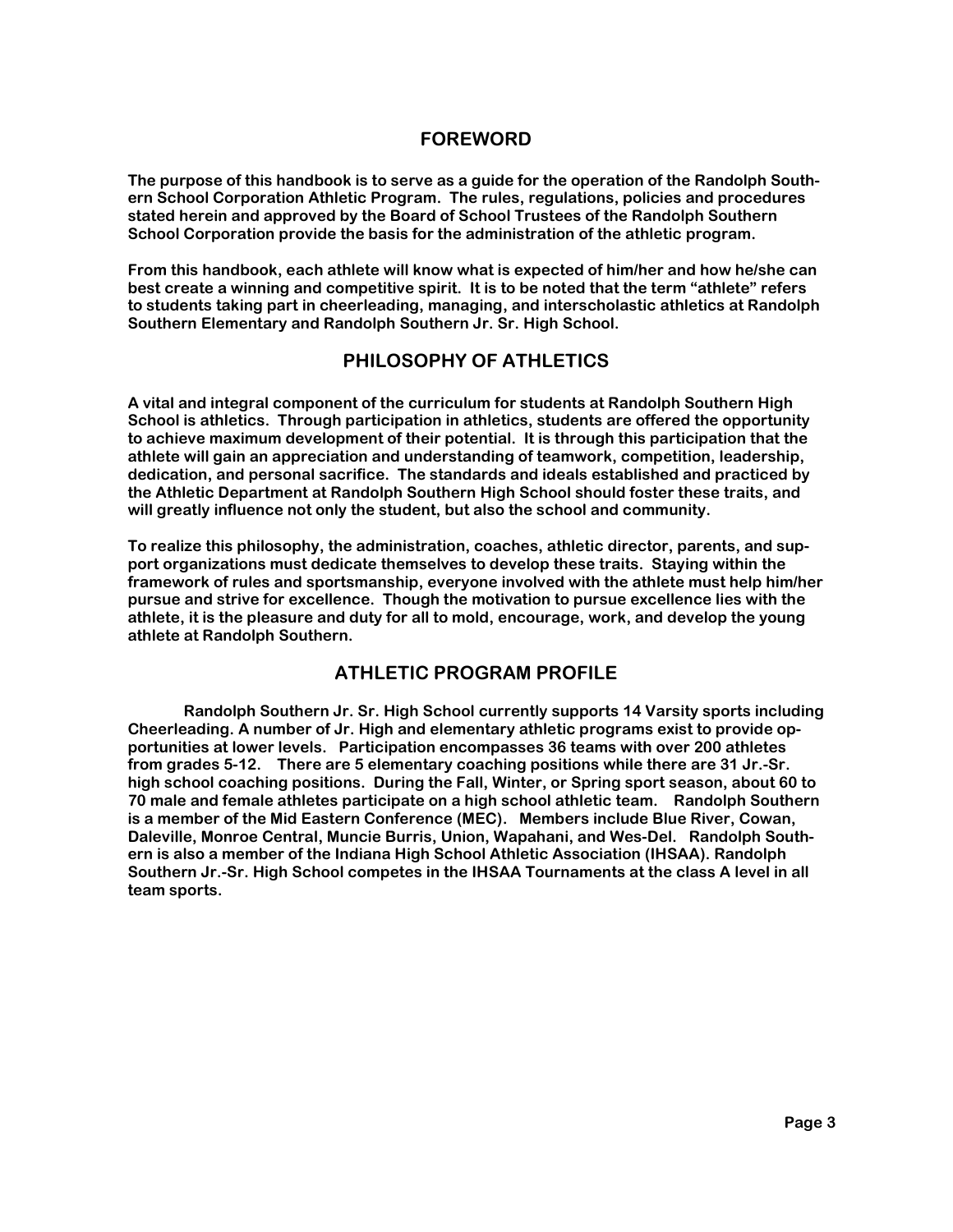# **CODE OF CONDUCT**

**The athlete at Randolph Southern is a young person who prides him/herself on striving for excellence, both as a student and an athlete. As a member of the athletic program, he/she represents not only him/herself, but also family, teammates, coaches, school and community. He/she will constantly be in the eye of his fellow students and the general public. Accepting this responsibility, he/she strives to be a leader both on and off the floor. The athletes at Randolph Southern conduct themselves in such a manner as to be praised, not only as an athlete, but more importantly as a person.** 

**The athlete bases his/her life-style on hard work, sacrifice, second-effort, determination, punctuality, and persistence. Just as these ideals will bring him/her success on the playing floor, they will bring him/her rewards in the classroom, earn his/her greater respect as an individual, and serve him/her well all through life.** 

# **CONDUCT IN PARTICIPATION**

**Be a modest winner. Be a gracious loser.** 

**It is courteous gesture to congratulate your opponent after a contest. Therefore, it is expected from all Randolph Southern athletes.** 

**A true athlete has complete control of him/herself at all times. Unsportsmanlike conduct, vulgar and/or inappropriate language will not be tolerated.** 

**Athletes are to treat contest officials and coaches with respect at all times. Any questions as to a violation should be directed toward the coach, who may then address the official for clarification.** 

**Penalties for violation of this section are as follows: Offenses will be addressed by the administration that include running during practices, quarter suspension, game(s) suspension depending on the severity of the offense.** 

# **MEDICAL/ELIGIBILITY**

**All athletes are required to have a complete physical before participating on an athletic team. A complete physical form must be on file in the office before an athlete can begin practicing. The athletic department will offer a discounted physical for all athletes during the spring of each school year. (Note: These physicals will be limited to one-three days and that is the only time they are reduced – otherwise at the expense of the athlete.)** 

**Any athlete with special medical concerns should notify the office.** 

**Any athlete required to miss practices by a doctor's order must present a release to the coach and athletic director from the doctor stating the date when he/she may begin practicing again.** 

**Any athlete that misses more than five practices consecutively, due to an illness or injury, must obtain a doctor's release and follow the rules as established by the IHSAA before returning to participation.** 

**In case of an injury, Randolph Southern School Corp. does not supply insurance for Athletes and will not be held responsible for any medical expenses that might result from such injury.**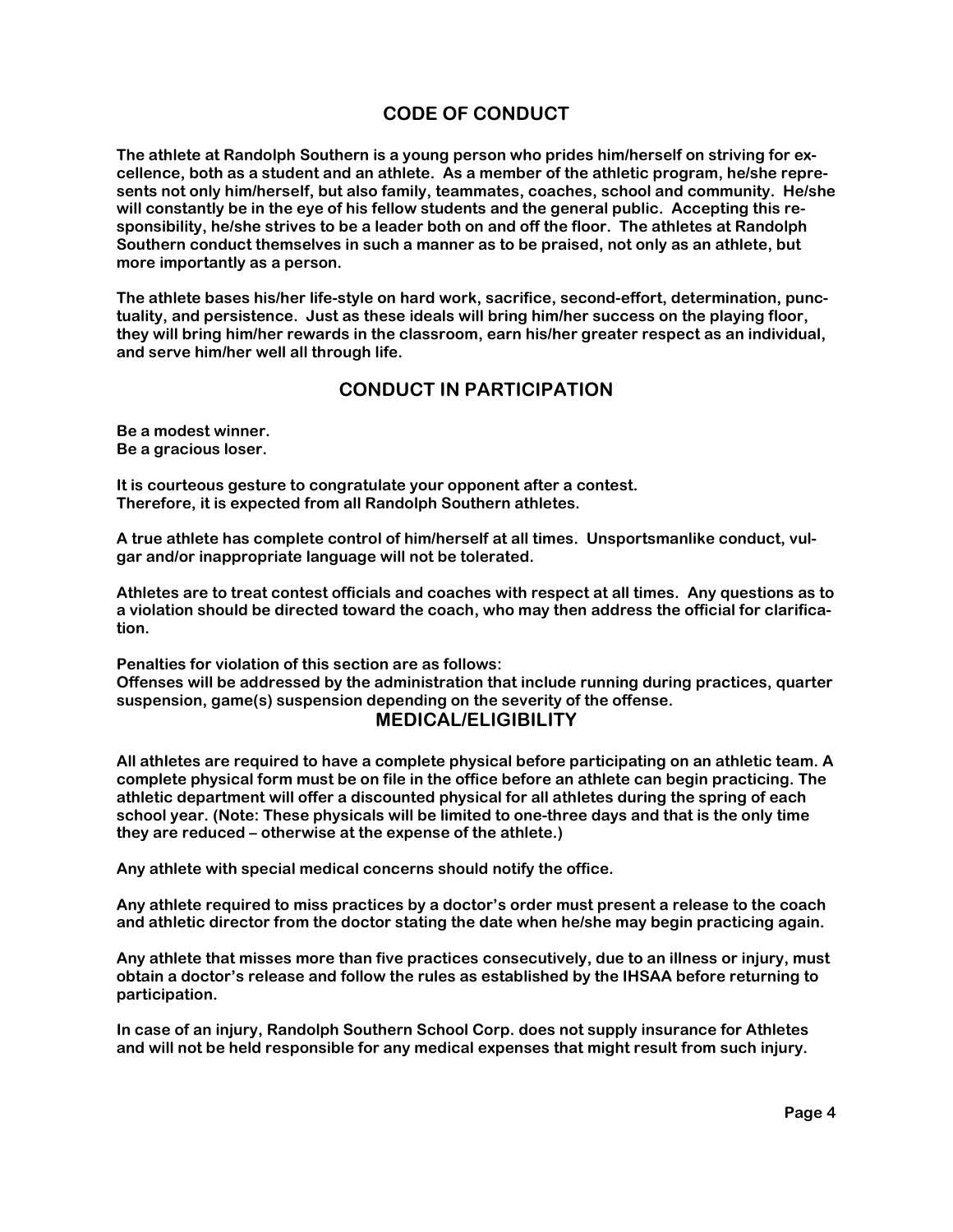# **PRACTICE REGULATIONS**

**An athlete must have a good reason for missing practice. (Illness, funeral, or emergencies constitute a good reason.) The coach, athletic director and principal will have the final say concerning the missing of practice or contests. The athlete is to obey the specific rules of each coach. If a student misses school due to illness they are not permitted to attend practice, game or event. If problems occur between an athlete/parent and the coach, please contact the athletic director immediately.** 

**To use school facilities you must have supervision at all times. A student is not permitted to use school equipment or facilities without supervision. First Offense will be gym laps; Second Offense will be game/meet suspension.**

# **SCHOLASTIC ELIGIBILITY**

**The IHSAA and school regulations require the following academic standards for eligibility.** 

**An athlete in grades 9 thru 12 must be enrolled and passing a minimum of 70% of the class periods offered. On a traditional seven period schedule the minimum would be five out of the seven classes.** 

**Eligibility periods will begin or end the day that grade cards are issued.** 

**Junior high and Elementary students must pass all classes to be eligible. Students may regain eligibility if they are passing all classes or making progress bi-weekly. Teachers will provide a progress report per athletic director request. Maintaining passing grades is necessary for students to remain eligible.** 

**An elementary student must be enrolled in the fifth grade in order to be eligible to participate on a junior high team.** 

**Any student/athlete that is academically ineligible at the conclusion of a respective school year, will not be eligible when the next school year begins. Eligibility may begin when the first grade cards are issued.** 

**Each coach is responsible for permitting only academically eligible athletes to participate. The athletic director will provide a list of all ineligible athletes to coaches the day that grade cards are issued.** 

**A student who is twenty (20) years of age on a scheduled date of the IHSAA state tournament in a sport shall be ineligible as to age for athletic competition in that sport.** 

**In addition to maintaining satisfactory grades, an athlete should give respectful attention to classroom activities and respect for students and faculty members. If and athlete becomes a problem in the classroom, he/she should expect disciplinary action from the athletic department.** 

**An athlete should have a good attendance record. He/She should seldom be absent or tardy from school. Athletes must be in school by the start of their fourth period on the day of an athletic contest in order to participate that day. Exceptions will be made for:** 

- **1. Legitimate doctor, dentist appointment.**
- **2. Funeral**
- **3. All other absences must be cleared with the principal or athletic director.**

**If an athlete is suspended from school, he/she may also be suspended from one or more athletic contests upon his/her return.**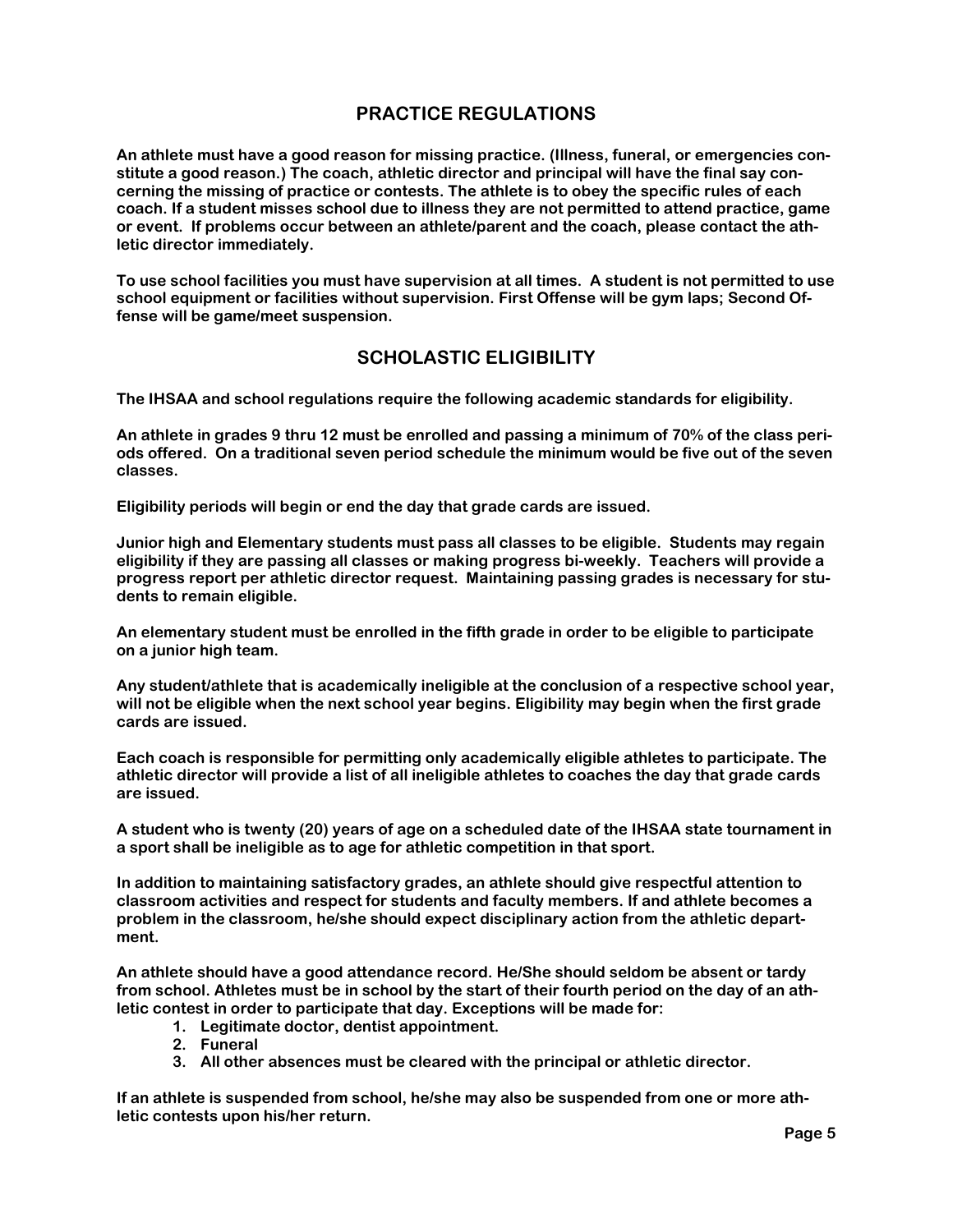#### **GENERAL RULES**

**All athletes must adhere to the standards and rules established by the Indiana High School Athletic Association.** 

**Participation of 5th grade athletes in Jr. High athletic events is not sanctioned by the Randolph County Principals and Athletic Directors Association. 5th grade athletes may participate in non county events and the Randolph Southern September Cross Country Invitational.** 

**Once the season begins, all athletes shall attend the high school sport in season and shall not miss an event for something not school related. Each coach will address absences to practices and/or games in their rules.** 

**All Penalties in this handbook must be acted on and completed before the athlete can participate in the next contest.** 

**Any member of the high school coaching staff that recognizes a violation by an athlete will result in assessment of penalties as outlined in the Student Athletic Handbook and Student School Handbook.** 

**Coaches may have additional rules.** 

**Parents need to communicate with the athletic director over any problems that they may be having with a coach. Do not talk with the coach after a contest, please set up an appointment with the athletic director and coach if needed.** 

#### **CONDUCT ON ROAD TRIPS**

**Athletes represent the community, school, and athletic department. Therefore, it is expected that all athletes will act as a good citizen when traveling to and from the event. Equipment and facilities of the opposing school will be respected and cared for just like personal equipment. Any breaking, defacing, etc., which is purposefully done, will result in restitution by that person as well as punishment by the athletic department.** 

**All students involved in an athletic contest will ride the transportation provided by the school. Participants may ride home with their parent(s) only after permission is given from the coach and the parent(s) have signed the transportation waiver form.** 

**Any student that drives to an athletic practice or event (i.e Golf) must have a waiver of transportation form signed by their parent(s), on file in the office. Student drivers are not permitted to take another student with them. The school will provide transportation for all other students.** 

#### **SCHOOL EQUIPMENT**

**An athlete is financially responsible for all equipment checked out to him or her. Athletes are not to use the equipment for anything other than the school contest for which it is designated. It is not to be worn in PE classes or during school. Any athlete, who has not turned in equipment at the conclusion of a season, will not be permitted to compete in another sport until it is returned or replaced. If the equipment is lost, the athlete must reimburse the athletic department.**

#### **DROPPING AND/OR REMOVED FROM A SPORT**

**Any athlete who does not finish the season will forfeit his/her awards in that sport.**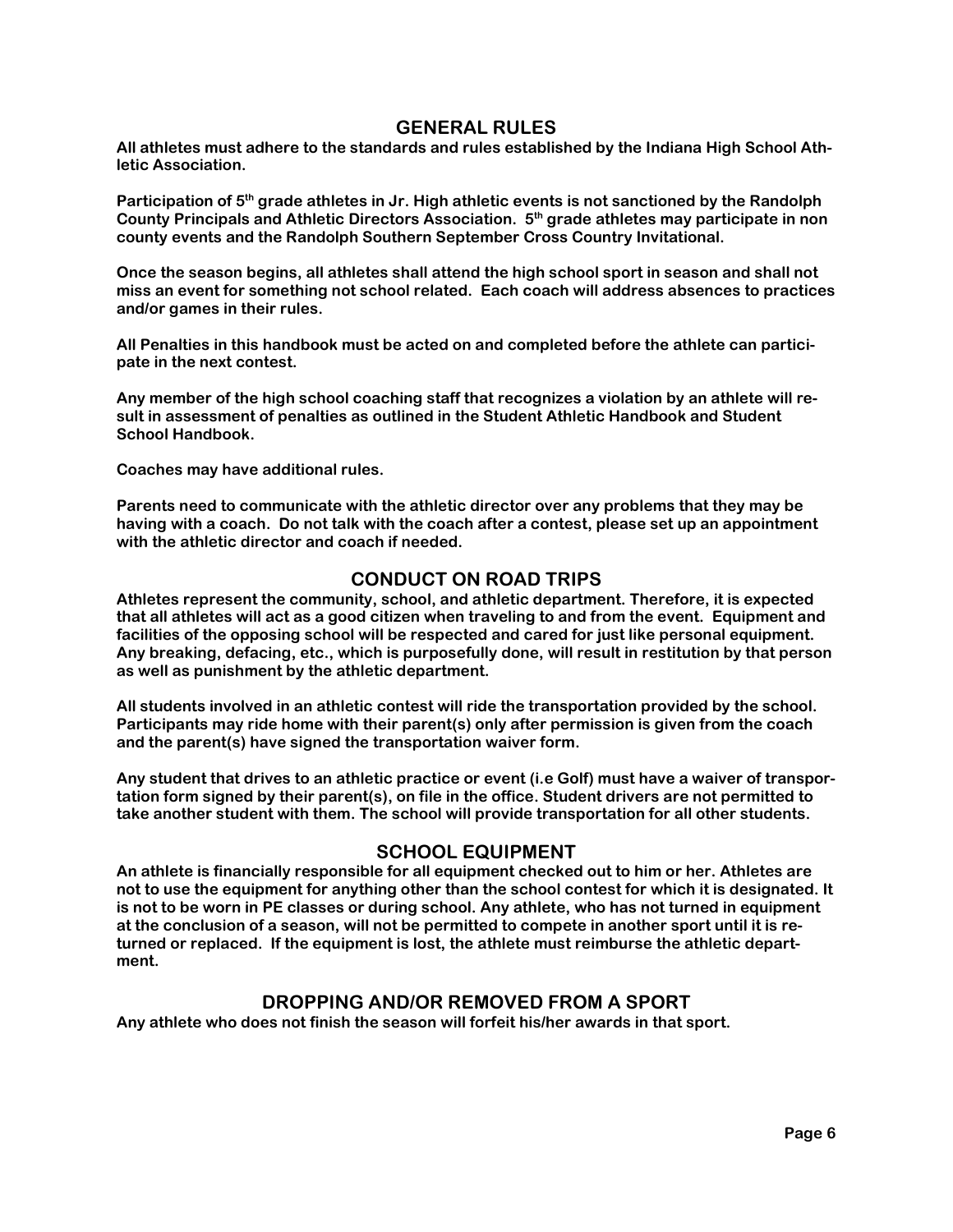# **GENERAL TRAINING RULES SUBSTANCE ABUSE POLICY**

**Athletes are to obey the specific training rules of each coach and the athletic department. Violation of the training rules will result in punishment by the athletic department and could result in permanent expulsion from the team.** 

**Definitions:** 

- **1. Controlled Substance- is any narcotic drug, over-the-counter, prescription, hallucinogenic drug, amphetamine, barbiturate, steroid, or mood altering drug, or any intoxicant of any kind including alcoholic beverages. Such term further includes marijuana and any other substance (look-alike), whether in fact such substance actually is a controlled substance.**
- **2. Confirmed violation- takes place when a student uses, possesses, or transmits a controlled substance and is identified by means of one of the ways described below:** 
	- **a. Communication from law enforcement officials.**
	- **b. A voluntary admission of guilt by the student.**
	- **c. Finding by school officials, based on observations and/or first-hand information, that a student violated this policy.**
	- **d. A positive test through the Randolph Southern Random Drug/Substance Abuse Testing Program. (Excluding 5th and 6th Grade)**

**By-Laws** 

- **1. Rules regarding substance abuse violations are in effect year-round.**
- **2. Substance abuse violations are not erasable as they relate to subsequent violations.**
- **3. An athlete who does not successfully complete a penalty during the sport/season in which it was imposed must serve the penalty in full in each subsequent sport/season until such time they have successfully completed the penalty.**

# **OTHER VIOLATIONS**

**Theft**

**Depending on the severity of the offense in question, all cases of this type of conduct will be heard by the administration and those deemed appropriate, and penalties will be followed according to the Athletic Handbook.** 

#### **Vandalism**

**All acts of vandalism will be acted upon by the administration and those deemed appropriate, and penalties will be followed according to the Athletic Handbook.** 

#### **Conduct Unbecoming and Athlete**

 **Circumstances on or off the court sometimes occur which would fall into this category (unsportsmanlike conduct, hazing, harassment, etc.) All cases of this type of conduct will be heard by the administration and those deemed appropri ate, and penalties will be followed according to the Athletic Handbook.**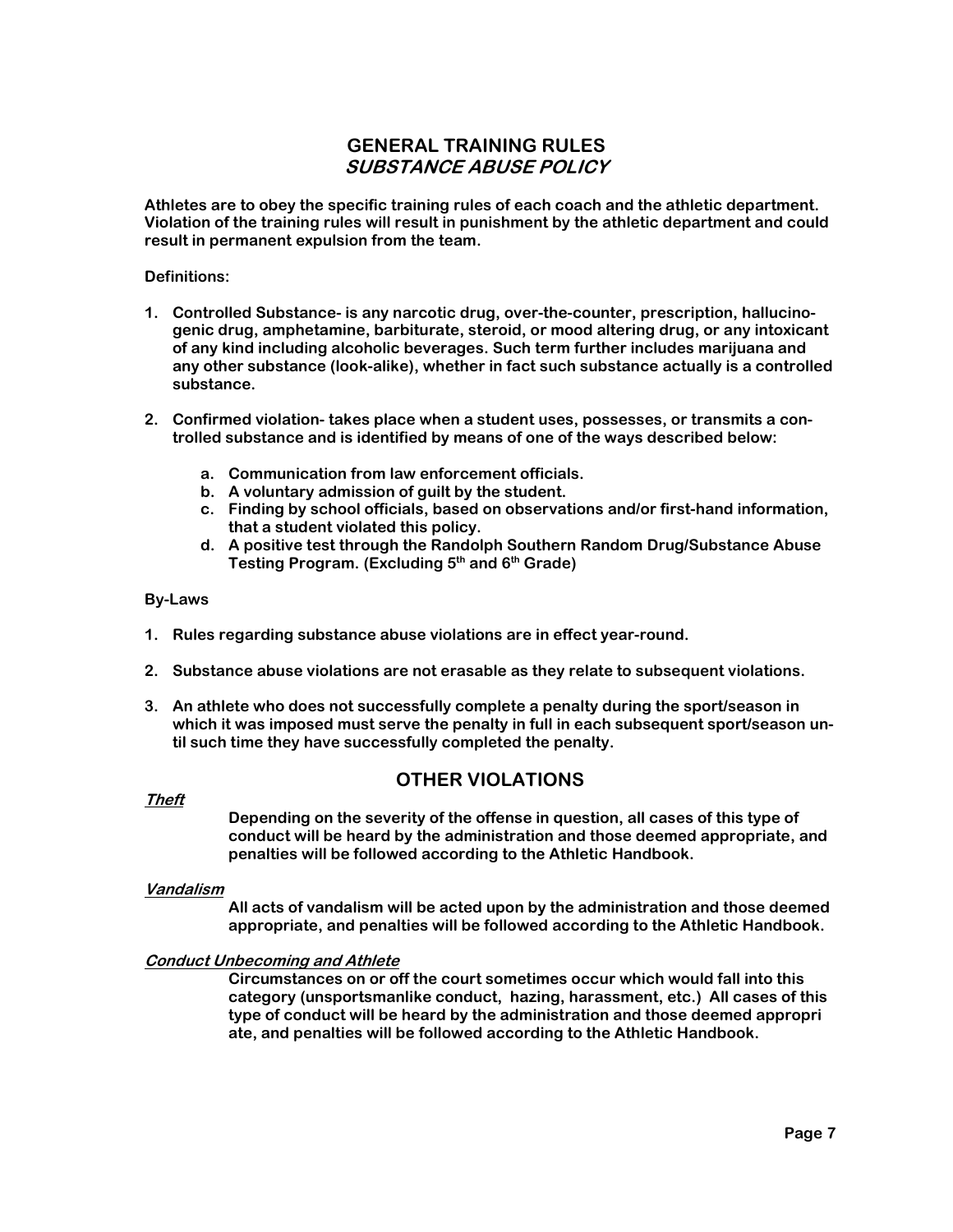# **PENALTIES FOR VIOLATING SUBSTANCE ABUSE POLICY, USE/POSSESSION OF TOBACCO PRODUCTS, THEFT, VANDALISM, AND CONDUCT UNBECOMING AND ATHLETE**

**These rules are in effect 365 days a year. The Junior High will follow these offenses until the summer of their eighth grade year. The summer of their eighth grade year they will follow these offenses during their high school career. For example: (First offense in 7th grade when I become a freshman if I have another offense after or during my freshman year I would be on the first offense for high school.) The athlete will use their penalty during their next or current IHSAA sanctioned sport. If the athlete only participates in a non-IHSAA sport then that athlete must use their penalty during that non-IHSAA sport.** 

#### **FIRST OFFENSE**

**Upon being identified, as a confirmed violator the athlete will not be permitted to participate in a number of contests equal to 25% of the regular season scheduled contests.** 

**In calculating the number of contest to be missed, any fraction of a contest shall be counted and the next highest number shall be used.** 

**Any suspension-overlapping season shall be served in the subsequent season in which the athlete participates.** 

**The suspended athlete will be permitted or required to practice. SECOND OFFENSE**

**After confirmation of a second violation, the athlete is ineligible to participate in athletics for one calendar year. (365 days.) This period of time can be decreased to 50% of a season by the building principal if the student produces documentation of satisfactory assessment/ counseling by a school approved agency. THIRD OFFENSE**

**Indefinite suspension – if there is a third violation, the student will forfeit all participation in athletics for the remainder of their middle or high school career depending on the student's grade level.** 

**On any offense the student must test negative before being allowed to participate in a contest for Randolph Southern.** 

#### **APPEAL PROCESS**

**For the second and third offense, the athlete may request a hearing. The athlete will have three days to make a written appeal to the Athletic Advisory Council. The disciplinary action rendered by the athletic director will remain in effect until the Council hears the case and makes a recommendation. The Athletic Advisory Council has the choice of recommending the disciplinary action to stay in effect as given by the athletic director or recommending to the administration a revised punishment. The revised punishment will not be more severe than the punishment rendered by the athletic director.** 

**The Athletic Advisory Council will meet within five (5) days after the appeal has been filed to hear both sides of the appeal. The decision on the appeal will be rendered, in writing, within 24 hours after the hearing is concluded. (A simple majority of the Athletic Advisory Council must be present in order to conduct the hearing.) The decision of the council will be a recommendation to the administration. The decision of the administration will be final.**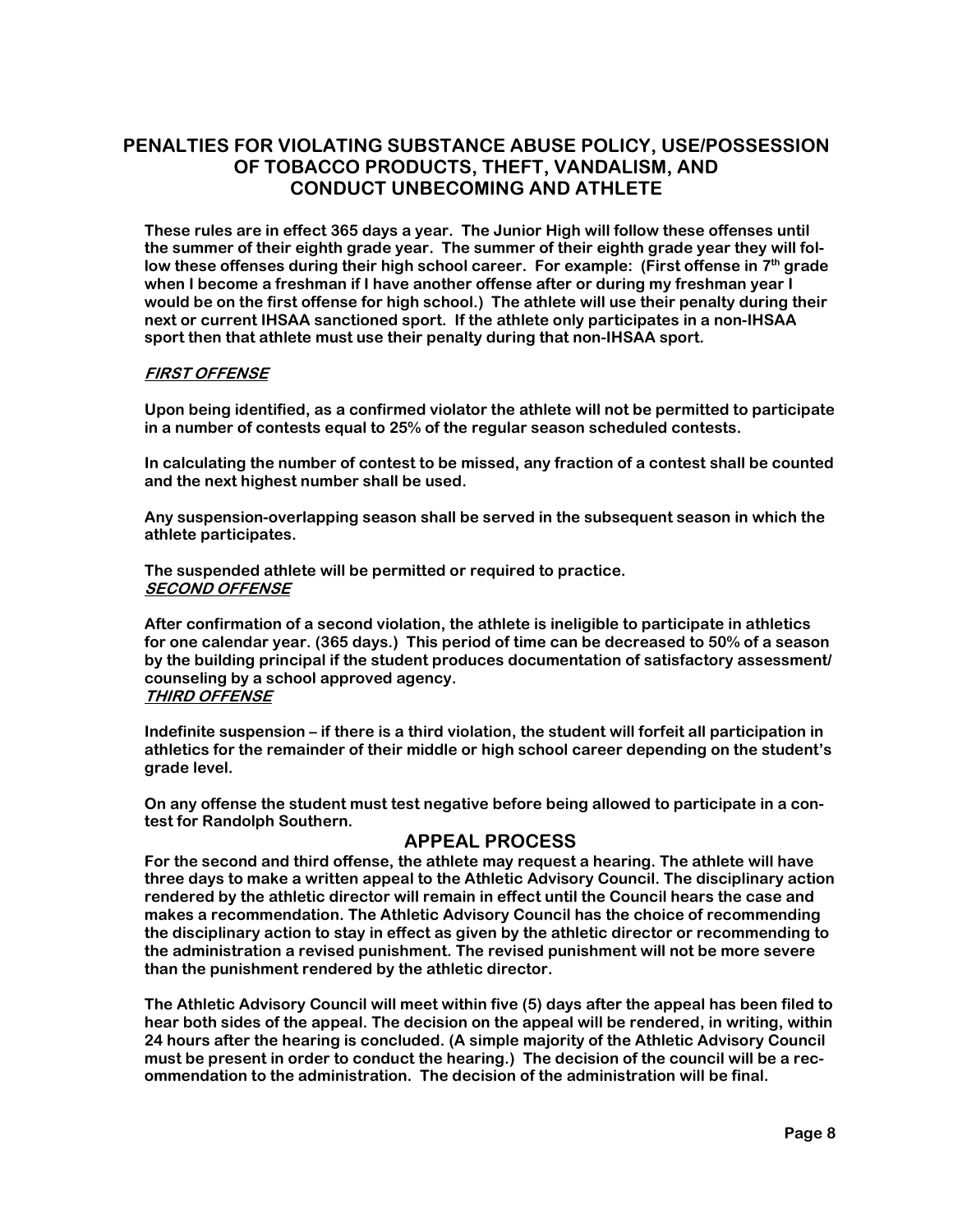# **STUDENT PROFILE SITES**

**Randolph Southern High School respects the student's right to post profiles on studentprofile sites like MySpace, Facebook, Xanga, Bebo, and others. We also understand that students who use these sites use them as a means of communicating with friends. Students must understand the public nature of these sites and the risks, responsibility, and accountability that they, as site manager, must assume if they participate. They also must understand that their names and sites are linked with Randolph Southern High School, and as a result, the school may monitor the content of these sites because of the impact of such sites can have on school accountability, public image, and student safety. Anything posted on a website by a student constitutes public speech and will be held to all the standards and expectations expressed in this handbook**

#### **INSURANCE**

 **Neither the IHSAA nor Randolph Southern High School carries any kind of medical insur ance for athletic injuries. Parents of athletes shall be offered the opportunity to participate in an optional student accident insurance. A signed statement of insurance coverage on the IHSAA physical by the student's parent or guardian shall be a prerequisite for student participation in athletics** 

# **DUAL PARTICIPATION**

**An athlete may participate in a maximum of two (2) sports simultaneously. The athlete must abide by the following guidelines:** 

- **1. Must attend required number of practices as set by the IHSAA for that sport, before participating in any event.**
- **2. Must choose a primary sport. Athlete must notify coaches in writing as to which sport is their primary sport and which is their secondary. When events conflict, the athlete must go to the event of their declared primary sport. An event of a secondary sport will take precedent over practice of a primary sport.**

**Note: If primary and secondary sport events conflict, which will try to be prevented by the athletic department: The athlete will be required go to the following meets.** 

- **a. Sectional Tournament**
- **b. Conference Tournament (Not game just tournament)**

**County Tournament (Not game just tournament)** 

# **REQUIREMENTS FOR ATHLETIC JACKETS**

**To receive an honor jacket, an athlete must have earned Varsity letter awards as follows:** 

- **1. Award jackets are for varsity competition only.**
- **2. When an athlete has earned his/her first varsity letter, he/she will be permitted to purchase their letter jacket (\$110). Only those jackets purchased through the athletic department will be recognized as official "Honor Jackets."**
- **3. Failure to represent Randolph Southern in a manner, which is becoming forfeits the chance of an athlete to earn a jacket.**
- **4. The honor jacket is only to be worn by those athletes in good standing. The athletic department may prohibit the athlete from wearing the honor jacket to school sponsored events if he/she fails to represent the school in a way that is becoming.**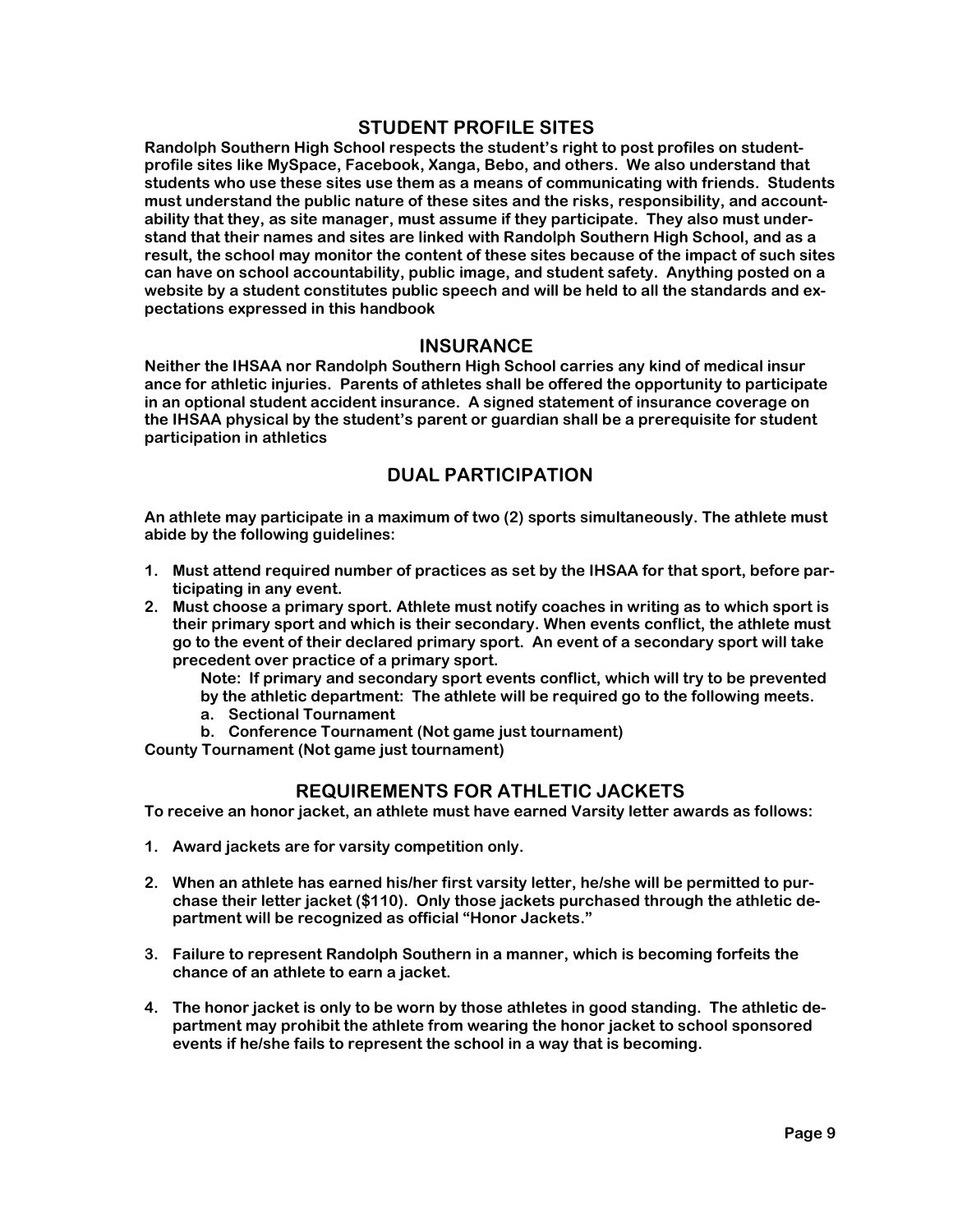# **AWARDS**

**At the conclusion of each sports season, the athletic department will recognize all athletes at an awards ceremony. All athletes must attend awards ceremony or they will forfeit all awards. (NOTE: coaches may waive attendance requirement if he/she deems necessary for special circumstances.)** 

#### **CERTIFICATES:**

**Awarded to athletes who have successfully completed the season and did not earn a varsity letter.** 

#### **LETTERS:**

#### **Listed below are the requirements to earn a letter for all varsity sports. REQUIREMENTS FOR EARNING LETTER**

**Note: In order to earn a letter in respective sport, an athlete must achieve a minimum of 1 (one) of the set requirements for that sport.** 

#### **BASEBALL**

- **· Participate in ½ of innings played during the season.**
- **· On recommendation of coach and athletic director and/or principal.**
- **BASKETBALL** 
	- **· Participate in ¼ of quarters during the season.**
	- **· On recommendation of coach and athletic director and/or principal.**
- **BOWLING** 
	- **· Participate in ½ of the games.**
	- **· On recommendation of coach and athletic director and/or principal.**
- **CROSS COUNTRY** 
	- **· Place in first 7 (our team) in at least ½ of meets.\**
	- **· On recommendation of coach and athletic director and/or principal.**
- **GOLF**
- **· Participate in ½ of varsity matches.**
- **· On recommendation of coach and athletic director and/or principal.**
- **TENNIS** 
	- **· Participate in ½ of varsity matches.**
	- **· On recommendation of coach and athletic director and/or principal.**
- **TRACK** 
	- **· Average a minimum of 2 points per meet.**
	- **· On recommendation of coach and athletic director and/or principal.**
- **SOFTBALL** 
	- **· Participate in ½ the innings played during the season.**
	- **· On recommendation of coach and athletic director and/or principal.**
- **WRESTLING** 
	- **· Wrestle in ½ of varsity matches.**
	- **· On recommendation of coach and athletic director and/or principal.**
- **VOLLEYBALL** 
	- **· Play in at least ½ of the total games.**
	- **· On recommendation of coach and athletic director and/or principal.**
- **MANAGERS** 
	- **· Attend practices and events.**
	- **· Abide by all athletic handbook rules and coaches rules.**
	- **· On recommendation of coach and athletic director and/or principal.**

#### **CHEERLEADERS & SUPPORTMEN**

- **· Attend practices and events.**
- **· Abide by all athletic handbook rules and coaches rules.**
- **· On recommendation of coach and athletic director and/or principal.**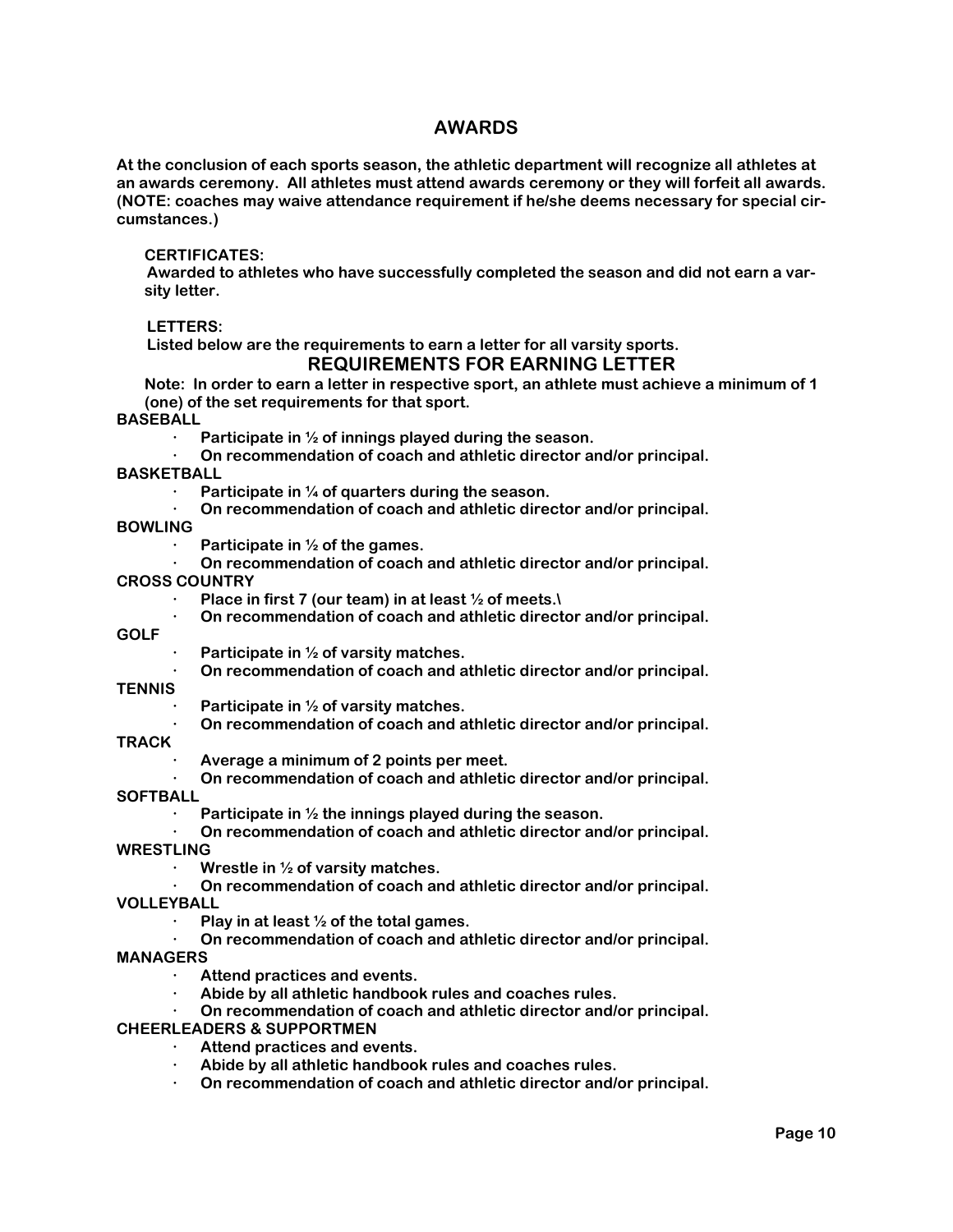# **BULLYING, HARASSMENT, & HAZING**

**Harassment and/or hazing are inappropriate and potential dangerous behavior. The athletic department will not tolerate and and all forms of harassment or hazing. Both are considered flagrant violations of the Code of Conduct and School Board Policy ( 530 & 531).** 

- **1. Student-athlete should report any incidence of harassing behavior or hazing to their coach and/or athletic director.**
- **2. Coaches should report any incidence of harassing behavior or hazing among their athletes to the athletic director**

**Coach to student-athlete harassment or hazing should be reported to the athletic director.**

# **OUTSTANDING REBEL SCHOLARSHIP AWARD**

**Upon recommendation of the athletic council, any senior athlete may be given a "Randolph Southern Outstanding Rebel Award" which is the highest athletic award an athlete may receive at Randolph Southern. The athlete must meet the following criteria to be qualified for this award: (1) Receive a minimum of eight (8) letters during their four years of high school: (2) Have accumulated a grade point average of no less than 2.5 after seven semesters of school; and (3) Have received approval to be considered as a candidate by a majority of faculty members.** 

# **COACHES ATHLETIC HANDBOOK**

# **PHILOSOPHY**

**The philosophy of the Randolph Southern Athletic Department is to provide the best opportunities for its student-athletes to achieve success. It is through participation in athletics that students will gain an appreciation and understanding of teamwork, competition, leadership, dedication, and personal sacrifice.** 

**As a coach, there are certain traits one must possess in order to create these opportunities. One must have pride, discipline, knowledge of the sport, enthusiasm and a total commitment in what you are doing. The foundation of our athletic programs must be centered around this approach.** 

**To realize this philosophy, the administration, coaches, athletic director, parents, and support organizations must dedicate themselves to develop these traits. Staying within the framework of rules and sportsmanship, everyone involved with the athlete must help him/her pursue and strive for excellence. Though the motivation to pursue excellence lay with the athlete, it is the pleasure and duty for all to mold, encourage, work, and develop the young athlete at Randolph Southern.** 

# **GENERAL COACHING POLICIES**

- **1. All rules should be stated very clearly and enforce them.**
- **2. All practices should be well-planned. Write down what you want to accomplish.**
- **3. All coaches should promote varsity attendance. All coaches are encouraged to attend as many games as possible.**
- **4. Develop interest in the program. Ask yourself when was the last time I saw an elementary game, a junior high game, a freshman game.**
- **5. There should never be any criticism of the programs by any coach. If you have a complaint – take it to the head coach or athletic director.**
- **6. Spend a lot of time with your players developing characteristics and qualities essential to becoming a winner.**
- **7. Be a strong disciplinarian.**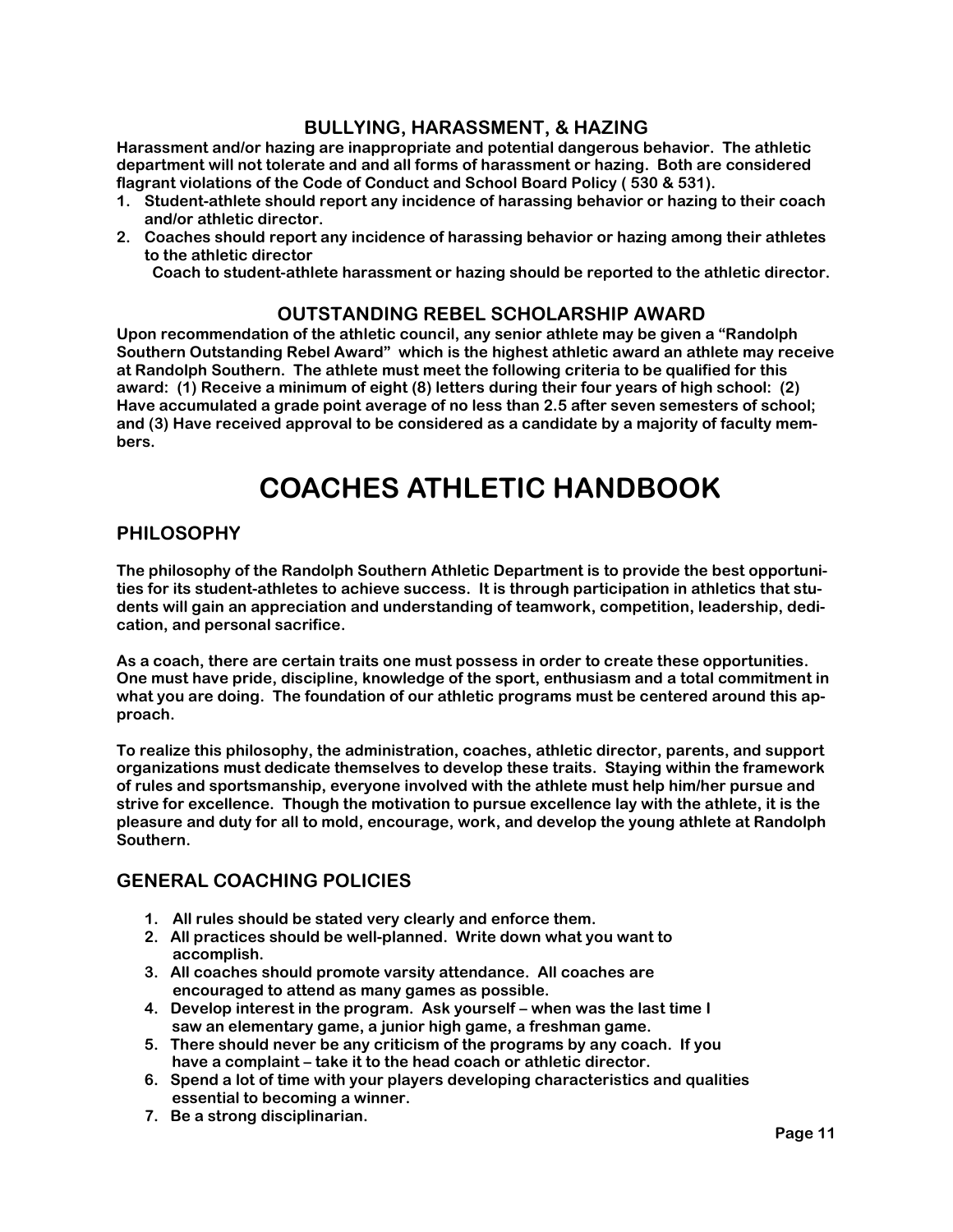- **8. Stress the importance of off-season play and conditioning.**
- **9. Know what your players are doing in the off-season. Your relationship with your players should not end with the last game. Know how they're doing in school and be aware of any problems they may be having.**
- **10. Attend all coaches meetings.**

# **COACHES CHECKLIST OF RESPONSIBILITIES**

**The following items are to be taken care of by our athletes through the cooperation of the coaching staff and athletic office. Each coach will meet with the athletic director at the beginning of a sport season to discuss these items and any new concerns.** 

| 1st Parent/Team meeting                    | <b>Rosters</b>                  |
|--------------------------------------------|---------------------------------|
| <b>IHSAA Entries</b>                       | <b>Inventory/Ordering</b>       |
| Individual/Team Awards                     | <b>Transportation</b>           |
| <b>Physical Examinations</b>               | <b>Student-Athlete Handbook</b> |
| <b>Eligibility</b>                         | <b>Public Relations</b>         |
| Uniform distribution collection (see form) | <b>Building Access Cards</b>    |

**Concussion Paperwork** 

# **LEGAL DUTIES OF COACHES**

### **Legal Duties of Coaches**

 **Along with the duties of organization, teaching, and training for competition, coaches must be aware that the attitude of today's society forces all professional educators to always keep in mind their legal duties as well. All coaches need to know and understand their legal obligations, which are being more clearly defined with each new court case. The following information should be helpful to understand one's responsibilities and will help to protect coaches and our school corporation from litigation.**

 **LEGAL DUTIES THAT HAVE BEEN ESTABLISHED BY COURTS THROUGH LITIGATION INCLUDE THE FOLLOWING:** 

- **1. Properly plan the activity.** 
	- **a. Develop a season plan, including daily practice plans. b. Keep a copy of your season plans.**
- **2. Provide Proper Instruction.** 
	- **a. Consider readiness and move from simple to complex.** 
		- **b. Know and practice proper skill progression.**
		- **c. Include these factors on the written season plan.**
		- **d. Document your attendance at coaching courses and clinics.**
- **3. Provide a Safe Physical Environment.** 
	- **a. Inspect courts, fields, and locker rooms.**
	- **b. Warn athletes and others of misuse.**
- **4. Provide Adequate and Proper Equipment.** 
	- **a. Check regularly for fit and wear.**
	- **b. Repair and replace regularly.**
	- **c. Keep inspection checklists, including age and repair dates.**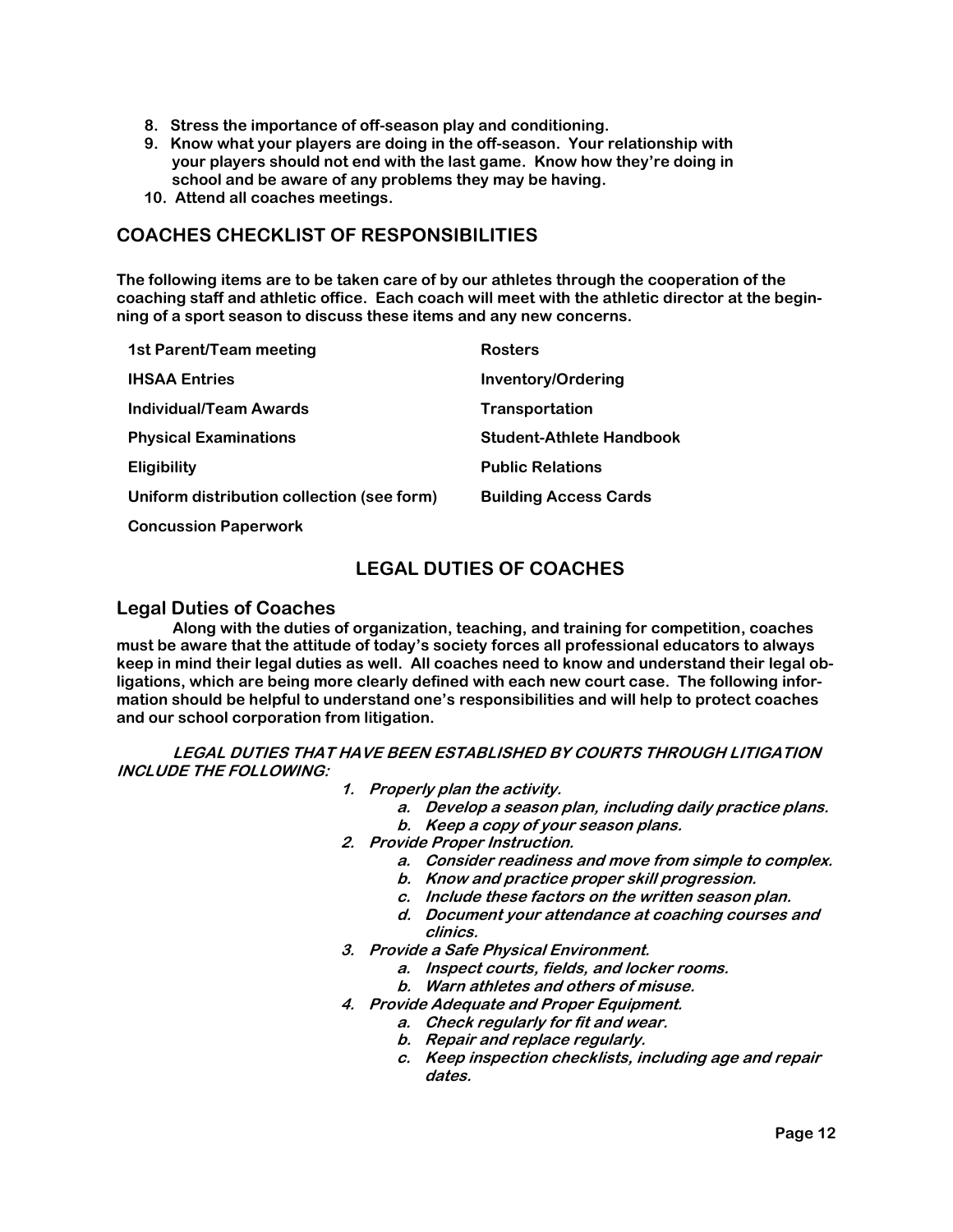- **5. Match Your Athletes.** 
	- **a. Match according to size, strength, ability, and maturity.** 
		- **b. Document on practice plans.**
		- **c. Keep written skill test records.**
- **6. Evaluate Athletes for Injury and Incapacity.** 
	- **a. Know and practice proper procedures for injury evaluation.**
- **7. Supervise the Activity Closely.** 
	- **a. Check or establish standard coach-athlete ratios for the sport with the AD.**
	- **b. Insure locker rooms are supervised.**
	- **c. Never leave athletes unattended**.
	- **d. See the athletes gone.**
	- **e. Include supervision notes on practice plans.**
- **8. Warn of Inherent Risks.** 
	- **a. Practice plans should reflect what and when things were said.**
	- **b. Repeat warnings on several occasions.**
- **9. Provide Appropriate Emergency Assistance.** 
	- **a. Provide appropriate emergency assistance.**
	- **b. Create/follow an emergency medical plan.**
	- **c. Have emergency medical cards and plan on file and at practices and contests.**

**Coaches also have the duty of taking reasonable care of the student-athlete. This legally means that each coach is to act in a way that avoids creating unreasonable risk of injury to others. Not performing to a standard of care/performance can result in negligence. Standard is the conduct expected of an ordinary reasonable person (coach) under like circumstances. Coaches should also have plans for: allowing adequate time to warm-up and warm down, consistently and fairly enforcing rules, and dealing with potentially dangerous situation (storms, equipment failure, facility…)** 

#### Parent Meeting at Beginning of Each Season

**Parent meetings will be conducted at the beginning of each season. In that meeting, a basic outline of expectations will be established in order to eliminate or reduce misunderstandings that may occur during the season. A pamphlet, which covers parent/coach communications, will be provided by the Randolph Southern Athletic Department and should be given to each set of parents. Coaches and parents should be familiar with the pamphlet.** 

**Parent Meetings are mandatory for all sports. Please provide the Athletic Director with a copy of the handout (or outline) you used for this meeting. I will place it in your sports binder for future reference. You need to cover the following in your meeting: (create a paper trail to cover yourself)** 

- **a. Warning that players may be injured in your sport.**
- **b. The Athletic Policy Form which must be signed and turned in to the athletic director.**
- **c. Ask if anyone (grades 9-12) has moved into the school corporation in the past 365 days. If so, ask if an Athletic Eligibility Form has been filled out. (This can be a red flag regarding eligibility)**
- **d. Specify in writing the requirements necessary to letter in your sport and provide the athletic director a copy of your requirements before the season.**
- **e. Notes for travel home with parents must be turned in to the athletic director's office one day prior to the event. This practice is very strongly discouraged in cases other than emergencies. We have many coaches and many policies could exist. Different policies in travel home after events can present accountability**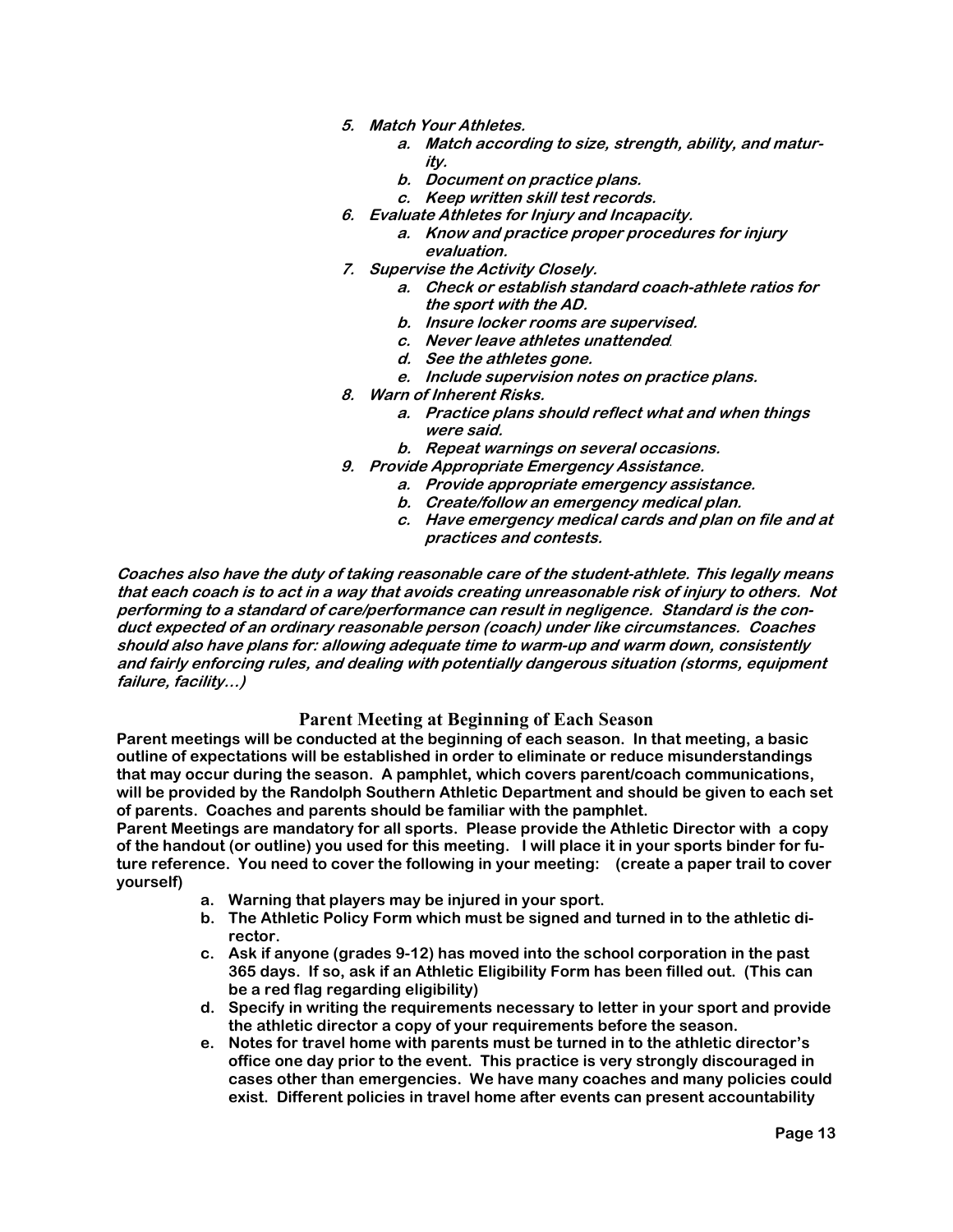**and liability problems for our coaches and school. It can become more difficult to account for the location of the students and increases the probability that a student will be left somewhere. We view the ride home as a part of the activity and a time when coaches may need to communicate with the players.** 

- **f. Your rules and expectations as a coach should be made clear to the athletes and parents. You should put these down on paper and give them to the parents.**
- **g. Athletics does not carry insurance on athletes. Inform parents insurance is available through the school.**
- **h. Pass out 'Parent/Coach Communication' Handout.**
- **i. Create a 'Phone Tree' or communication network for your team.**
- **j. Students must be at school BEFORE 11:30 AM in order to participate in practices or events that day.**
- **k. Reid services are available to our athletes.**

#### **AWARDS**

**At the conclusion of the of each sports season, that athletic department will recognize all athletes. All winter athletes will be recognized at the conclusion of the winter season at an awards night. It should be noted that the awards night is considered the completion of the season for the athlete. Coaches should plan to attend. It is the responsibility of each coach to record and keep records of the respective awards for each of the athletes each year. Following is the basic awards system for athletes of Randolph Southern.** 

#### **SPECIAL ACHIEVEMENT AWARDS**

**Each coach is permitted to present a special award (i.e. plaque, trophy) to those athletes that are deserving. The athletic department will purchase all awards. The following is a list of the types of awards that may be given and the number each coach is permitted to give each year.** 

#### **JUNIOR HIGH**

**All junior high coaches will give a minimum of (Three) and a maximum of (five) awards. Coaches may choose which four they want to give if more than four choices are mentioned.** 

**Most Running Event Points Areas Average States Highest Batting Average Most Field Event Points Community RBI's Most Improved Contract Contract Stolen Bases Mental Attitude Contract Runs Runs MVP** Mental Attitude **Most Total Points Community Community Community Community Community Community Community Community Community Community Community Community Community Community Community Community Community Community Community Community Com** 

**Girls and Boys Jr. High Track Junior High Baseball and Softball MVP**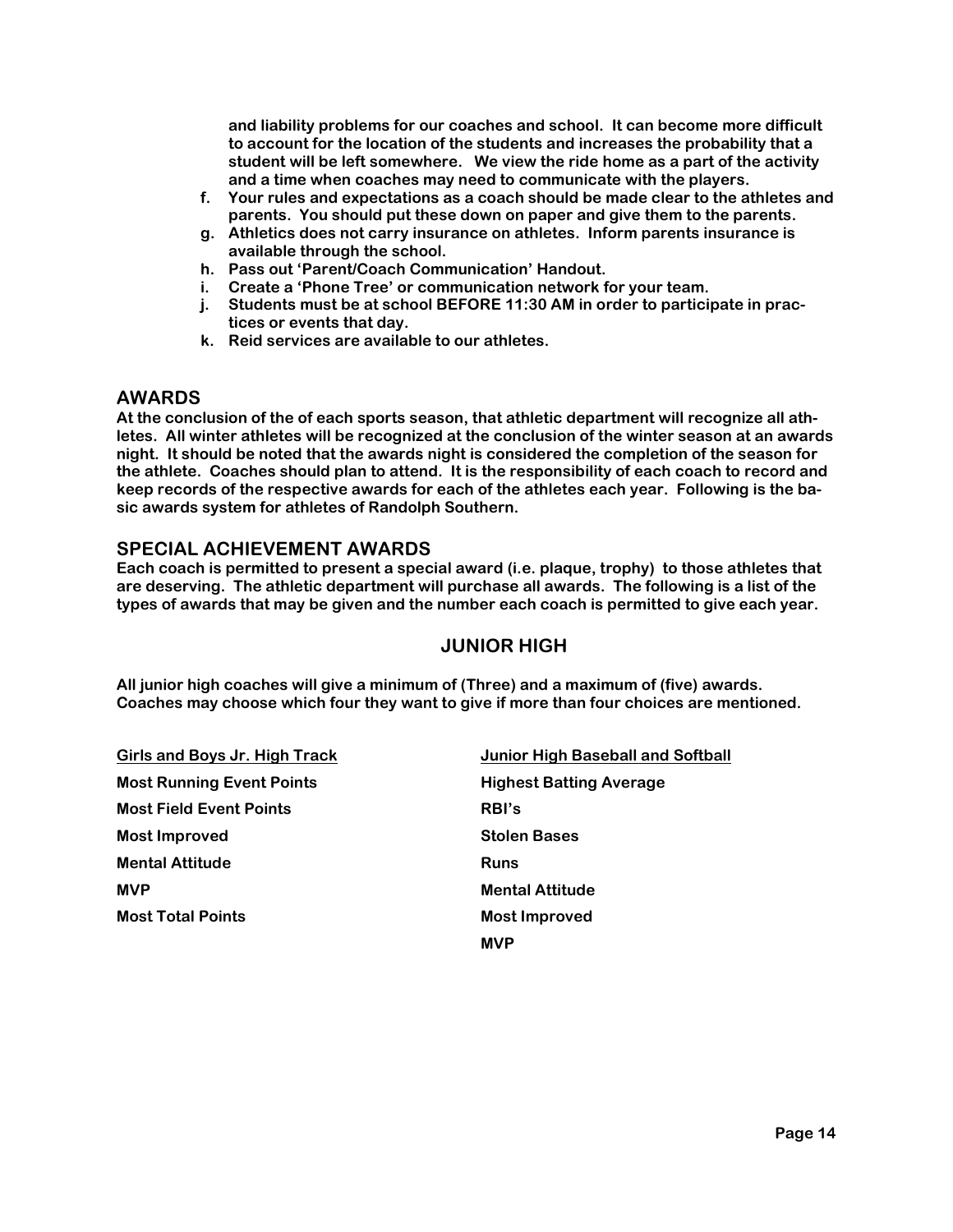| <b>Junior High Cross Country</b> | <b>Junior High Basketball</b> |
|----------------------------------|-------------------------------|
| #1 runner                        | <b>Free Throw %</b>           |
| $#2$ runner                      | <b>Mental Attitude</b>        |
| <b>Most Improved</b>             | <b>Most Improved</b>          |
| <b>Mental Attitude</b>           | <b>Mr./Miss Hustle</b>        |
|                                  | <b>Field Goal %</b>           |
| <b>Junior High Wrestling</b>     | <b>Most Points</b>            |
| <b>Most Wins</b>                 | <b>Most Steals</b>            |
| <b>Total Pins</b>                | <b>Most Assists</b>           |
| <b>Most Pins</b>                 | <b>Most Rebounds</b>          |
| <b>MVP</b>                       | <b>MVP</b>                    |
| <b>Most Takedowns</b>            |                               |
| <b>Most Pins</b>                 | <b>Junior High Volleyball</b> |
|                                  | <b>Top Server</b>             |
|                                  | <b>Top Offensive Player</b>   |
|                                  | <b>Top Defensive Player</b>   |
|                                  | <b>Most Improved</b>          |
|                                  | <b>Mental Attitude</b>        |

# **Junior Varsity Awards**

**All Junior Varsity coaches are permitted to give a minimum of 4 (four) and a maximum of 8 (eight) awards. Coaches may choose which eight they want to give if more than eight choices are given.** 

| <b>Junior Varsity Basketball (Boys/Girls)</b> | <b>Junior Varsity Volleyball</b> |
|-----------------------------------------------|----------------------------------|
| <b>Field Goal %</b>                           | <b>Bumping</b> %                 |
| <b>Free Throw</b> %                           | Serving %                        |
| <b>Most Rebounds</b>                          | Spiking %                        |
| <b>Total Points</b>                           | Setting %                        |
| <b>Most Assists</b>                           | <b>Top Defensive Player</b>      |
| <b>Most Steals</b>                            | <b>Top Offensive Player</b>      |
| <b>Mr./Miss Hustle</b>                        | <b>Most Improved</b>             |
| <b>Most Improved</b>                          | <b>Mental Attitude</b>           |
| <b>Mental Attitude</b>                        | <b>MVP</b>                       |
| <b>MVP</b>                                    |                                  |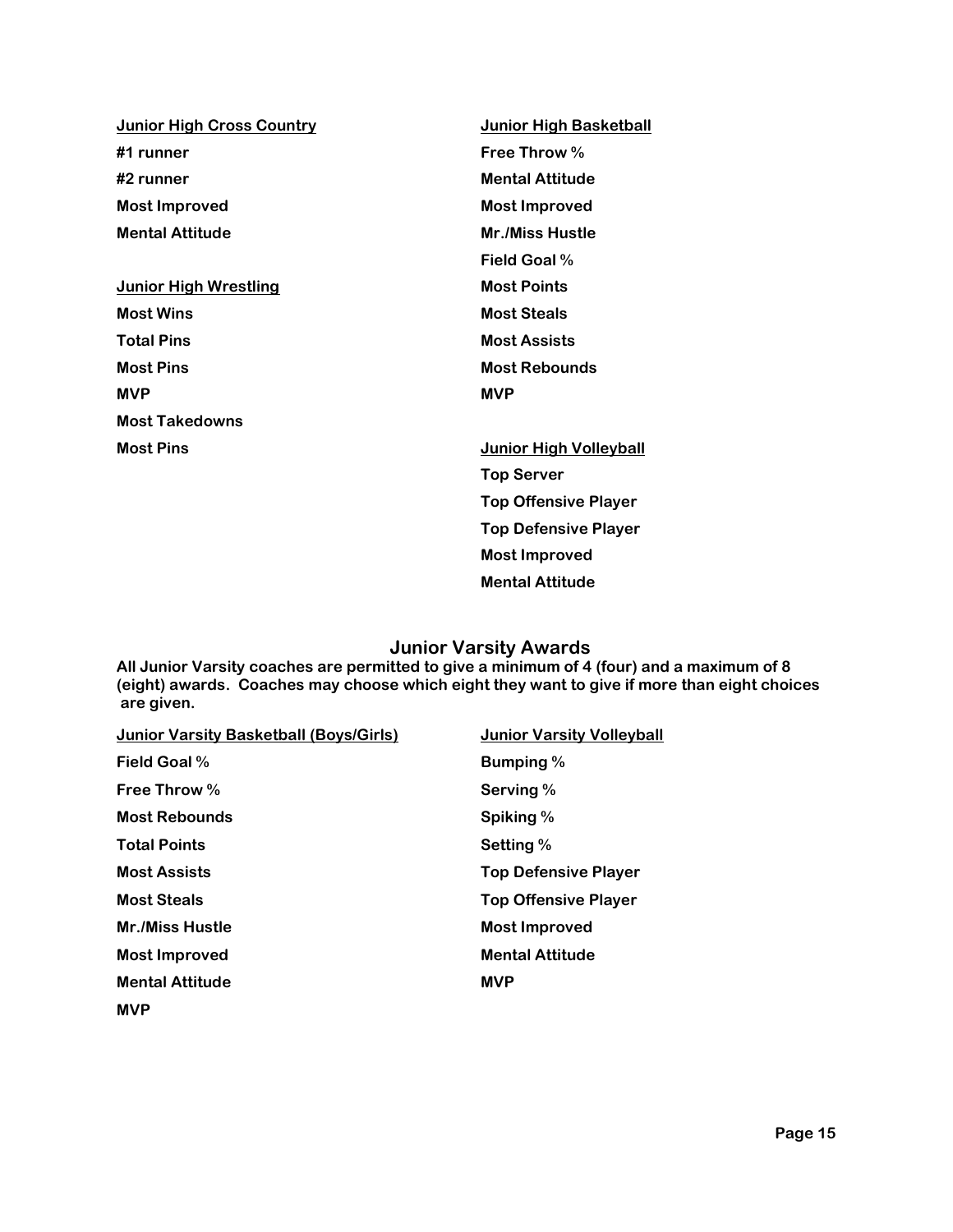# **Varsity Sports**

**A minimum of 6 (six) and maximum of 10 (ten) awards may be given by varsity coaches. It should be noted that if fewer than ten awards are listed for a sport, then those mentioned are the only ones that may be presented.**

|                     | <b>Basketball (Boys/Girls)</b>    | <b>Baseball</b>           |                             | <b>Wrestling</b>       |
|---------------------|-----------------------------------|---------------------------|-----------------------------|------------------------|
| <b>Field Goal %</b> |                                   | <b>Most Wins</b>          |                             | <b>Most Wins</b>       |
|                     | <b>Free Throw %</b>               | <b>Most Home Runs</b>     |                             | <b>Most Pins</b>       |
|                     | <b>Most Rebounds</b>              | <b>Batting Avg.</b>       |                             | <b>Most Takedowns</b>  |
| <b>Total Points</b> |                                   | RBI's                     |                             | <b>Most Reversals</b>  |
| <b>Most Steals</b>  |                                   | <b>Stolen Bases</b>       |                             | <b>Most Escapes</b>    |
| <b>Most Assists</b> |                                   | <b>Earned Run Average</b> |                             | <b>Most Improved</b>   |
|                     | <b>Most Improved</b>              | <b>Most Hits</b>          |                             | <b>Mental Attitude</b> |
|                     | <b>Mr./Miss Hustle</b>            | <b>Most Improved</b>      |                             | <b>MVP</b>             |
|                     | <b>Mr/Miss Defense</b>            | <b>Mental Attitude</b>    |                             |                        |
| <b>MVP</b>          |                                   | <b>MVP</b>                |                             |                        |
|                     | 3 Point Field Goal %              |                           |                             |                        |
|                     |                                   | Tennis (Boys/Girls)       |                             |                        |
|                     | <b>Cross Country (Boys/Girls)</b> | <b>Most Wins</b>          |                             |                        |
| #1 Runner           |                                   | #1 Singles                |                             |                        |
| #2 Runner           |                                   | #1 Doubles                |                             |                        |
|                     | <b>Mental Attitude</b>            | <b>Mental Attitude</b>    |                             |                        |
|                     | <b>Most Improved</b>              | <b>Most Improved</b>      |                             |                        |
|                     |                                   |                           |                             |                        |
|                     | Golf                              |                           | <b>Volleyball</b>           |                        |
|                     | #1 Golfer                         |                           | <b>Bumping %</b>            |                        |
|                     | #2 Golfer                         |                           | Spiking %                   |                        |
|                     | <b>Mental Attitude</b>            |                           | Setting %                   |                        |
|                     | <b>Most Improved</b>              |                           | <b>Top Server</b>           |                        |
|                     |                                   |                           | <b>Top Defensive Player</b> |                        |
|                     | <b>Track (Boys/Girls)</b>         |                           | <b>Top Offensive Player</b> |                        |
|                     | Most field event points           |                           | <b>Most Improved</b>        |                        |
|                     | Most running event points         |                           | <b>Mental Attitude</b>      |                        |
|                     | <b>Total Points</b>               |                           |                             |                        |
|                     | <b>Most Improved</b>              |                           |                             |                        |
|                     | <b>Mental Attitude</b>            |                           |                             |                        |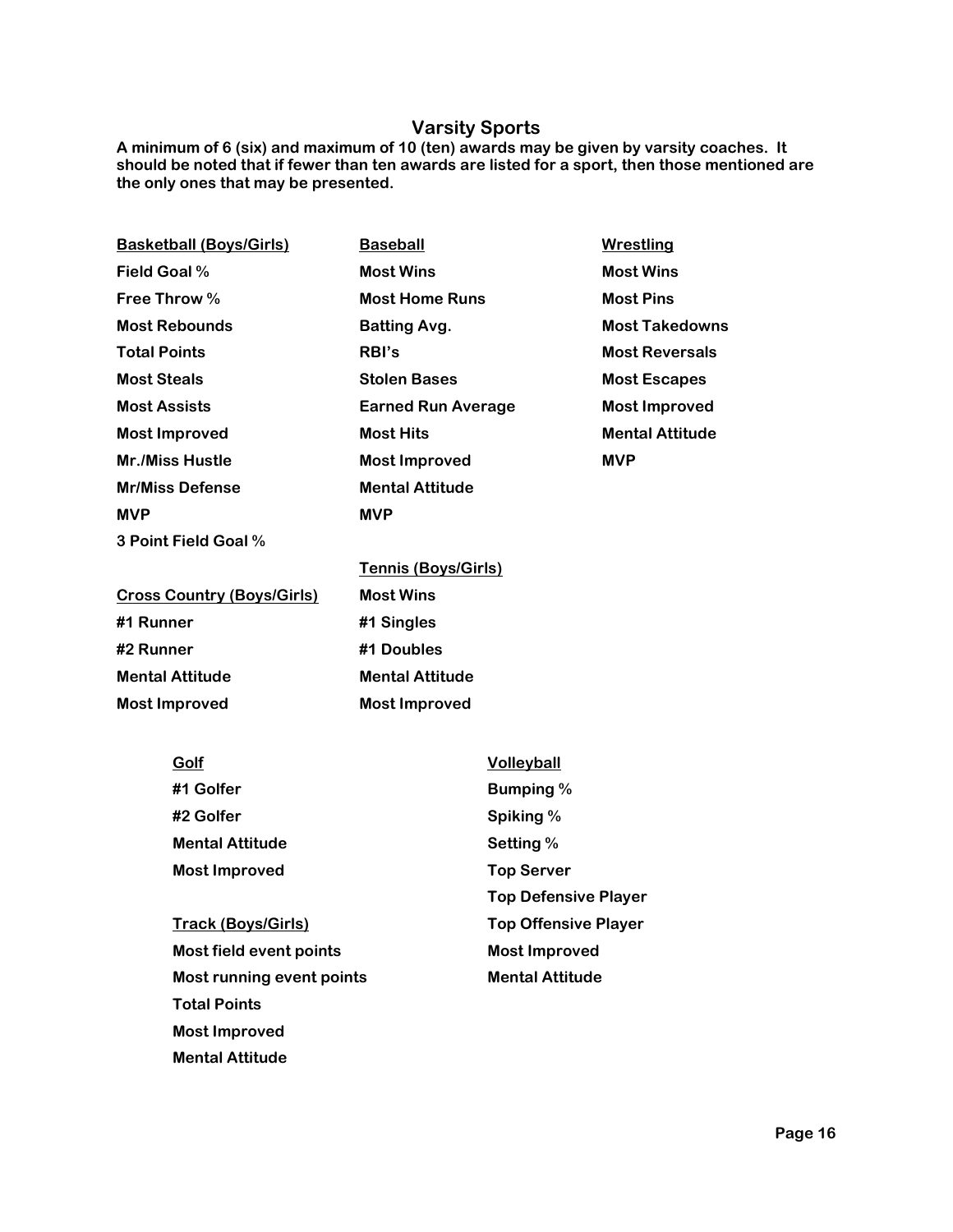# **ACCIDENTS**

**All accidents or injuries, home or away, are to be reported to the athletic director as soon as possible. An accident/injury form must be filled out by the coach.** 

# **CLINIC ATTENDANCE**

**The athletic office wants coaches to remain current in each of their fields. Possible reimbursement for clinics must be handled prior to attendance at a clinic. School transportation may be available for transportation.** 

# **COACHES CONDUCT**

**It is imperative that each coach is continually aware of his or her appearance, behavior, etc… Each of us is representative of our own values and philosophy. We are charged with the responsibility of being seen and judged by our actions. We are to be a positive role model for all to see.** 

# **COLLEGE BOUND ATHLETES AND RECRUITERS**

**NCAA and NAIA bylaws affect all high school athletes eligible for NCAA division I and II and/or NAIA athletic scholarships or those who plan to participate in any division I or II and/or NAIA athletic programs as a non-scholarship athlete (walk-on). These rules are available in the athletic office. These guidelines should be posted in respective locker rooms.** 

# **EVALUATION**

**The athletic office will evaluate each coach through personal contact and visitation of the coach's programs. All head coaches will be evaluated through a written evaluation by the athletic director. It is recommended that each coach evaluate his/her assistants through the same procedure.** 

# **FACILITY, EQUIPMENT, AND UNIFORM INSPECTIONS**

**All head coaches are responsible for routine inspection of the equipment, uniforms, and facilities they use in conjunction with their sport. They are to make sure these are safe for use. Any questionable situations are to be reported immediately to the athletic director.** 

#### **FUNDRAISING**

**It is the policy of the athletic department that any fundraising must first be approved by the school corporation. The athletic office will do everything in its power to provide for the needs of the teams. It is in the best interest of the school and community to refrain from the selling of cheap items, i.e. jewelry, candy, etc. The coaching staff should first seek help from the athletic boosters in purchasing items that the athletic office is unable to.** 

# **IHSAA STATE ENTRY LISTS**

**All entry list work copies are due in the athletic office seven (7) days before entry deadline. Coaches are to pick up these copies in the athletic office.**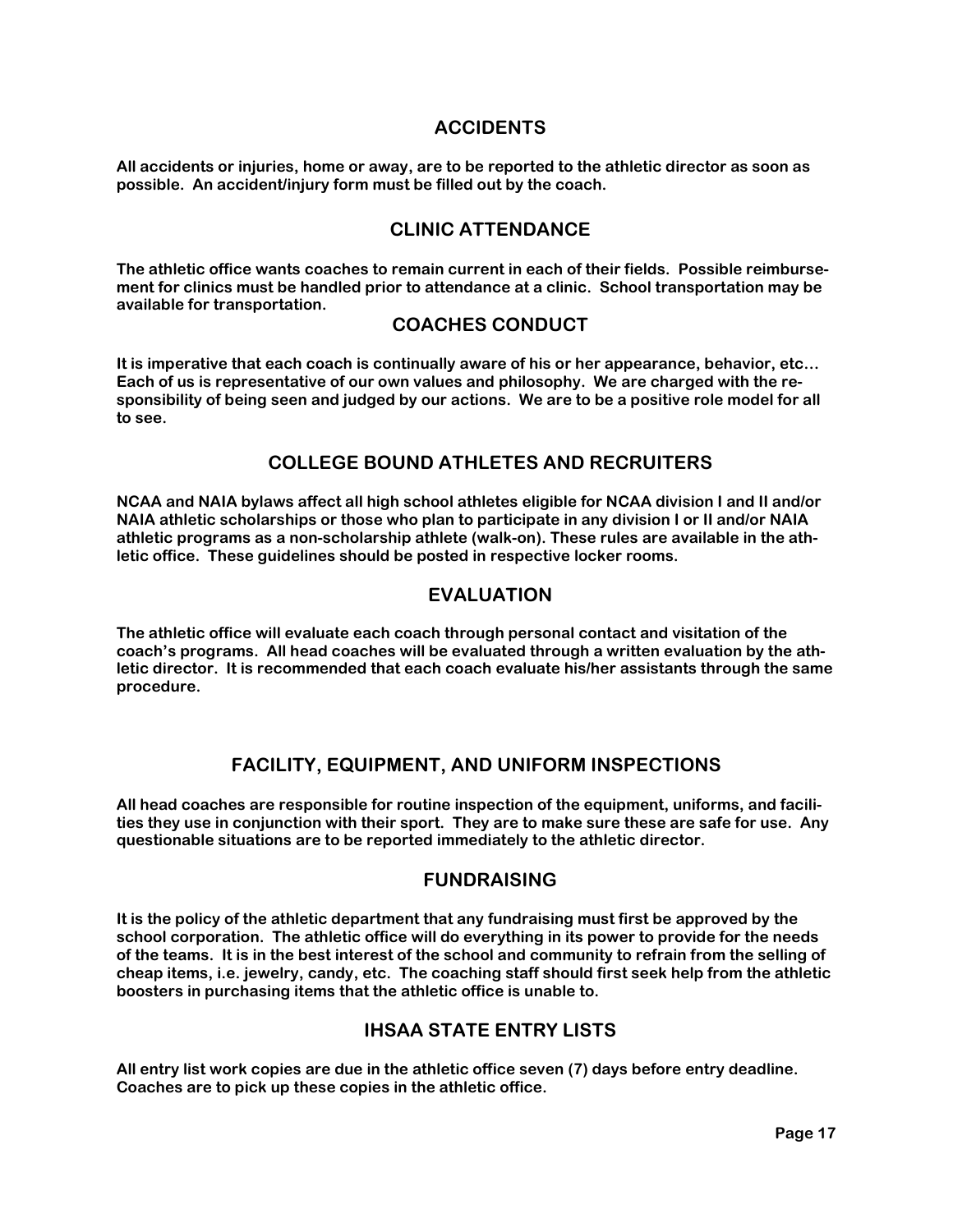### **INVENTORY**

**At the beginning and conclusion of each season each coach shall turn in an inventory of all athletic equipment and uniforms used in their sport. Each coach is responsible for collecting of all uniforms from the athletes. The athletic office will not accept any uniforms or equipment from an athlete. All equipment and uniforms must be turned directly into the coach.** 

#### **MEALS**

**The athletic department will purchase each varsity team one meal during sectionals. Each coach must inform the athletic department of the date of the meal at least three (3) days in advance. The amount allocated for each player will be \$8.00.** 

# **PRACTICES**

**All coaches are to meet with the athletic director to schedule practices prior to the start of the season. Only those scheduled practices will be permitted to use the facilities. Practices during a school closing time (snow, etc.) will be permitted to varsity level teams only. These practices will be permitted only after 11:00 a.m. on the second day of the closing, and only after the coach has received approval from the athletic director or building principal. Attendance at these practices are to be considered voluntary.** 

# **PURCHASING**

**Coaches shall work with the athletic director in purchasing equipment, supplies for their sports.** 

# **TRANSFER ATHLETES**

**Each coach is responsible to check their candidates for the team to see if any athlete is new to our school. IHSAA rule: Transferring students shall not be eligible to participate until an athletic transfer is received from the previously attended school and approved by the IHSAA.** 

# **TRANSPORTATION**

**Transportation to all events or practices by bus or mini-bus is provided by the athletic department. The athletic director will provide each coach a transportation schedule. Coaches may be required to drive a school van to practice or events.**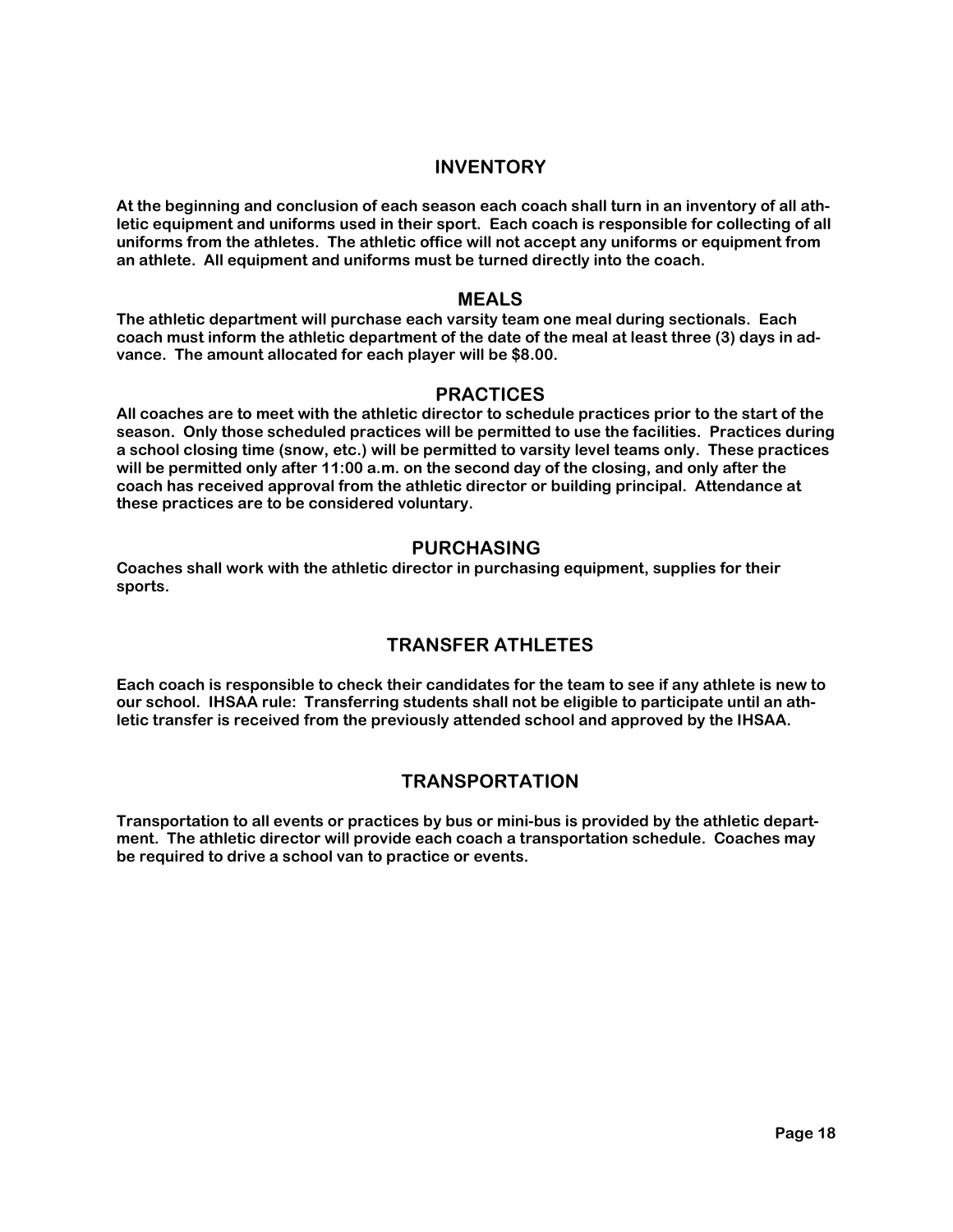|               | <b>UNIFORM ROTATION SCHEDULE</b>                                                                                                                                                                                                                                                                                                                                                                                                                                              |
|---------------|-------------------------------------------------------------------------------------------------------------------------------------------------------------------------------------------------------------------------------------------------------------------------------------------------------------------------------------------------------------------------------------------------------------------------------------------------------------------------------|
| Year          | Uniforms to be purchased                                                                                                                                                                                                                                                                                                                                                                                                                                                      |
| $2012 - 2013$ |                                                                                                                                                                                                                                                                                                                                                                                                                                                                               |
|               | Varsity Boys Basketball Uniforms (Home & Away)<br>Varsity Boys Baseball Uniform Pants (Home & Away Jersey)<br><b>Varsity Girls Basketball Uniforms (Home &amp; Away)</b>                                                                                                                                                                                                                                                                                                      |
| $2013 - 2014$ | <b>Varsity Wrestling Warm-ups &amp; Singlets</b><br><b>Varsity Track/Cross Country Warm-ups</b><br><b>Varsity Softball (Away Jersey &amp; Pants)</b>                                                                                                                                                                                                                                                                                                                          |
| $2014 - 2015$ |                                                                                                                                                                                                                                                                                                                                                                                                                                                                               |
|               | <b>Varsity Girls Track/Cross Country Uniforms</b><br><b>Varsity Volleyball Uniforms</b><br><b>Varsity Boys Baseball Uniform Pants Only</b>                                                                                                                                                                                                                                                                                                                                    |
| $2015 - 2016$ |                                                                                                                                                                                                                                                                                                                                                                                                                                                                               |
|               | <b>Varsity Boys Track/Cross Country Uniforms</b><br><b>Varsity Boys/Girls Basketball Warm-ups</b><br><b>Varsity Softball (Home Jersey &amp; Pants)</b>                                                                                                                                                                                                                                                                                                                        |
|               | ** Uniforms for feeder program will be distributed by using the past<br>varsity/junior varsity uniforms if conditions are suitable.<br>**Golf and Tennis shirts are purchased by the individual athlete but<br>the equipment for these sports is covered entirely by the athletic de-<br>partment. Bowling is covered financially by the student athlete.<br>**Team uniforms will be worn a minimum of four years, and not more<br>than five years. (if financially feasible) |
|               | The 2016-2017 school year will revert back to 2012-2013                                                                                                                                                                                                                                                                                                                                                                                                                       |

**.**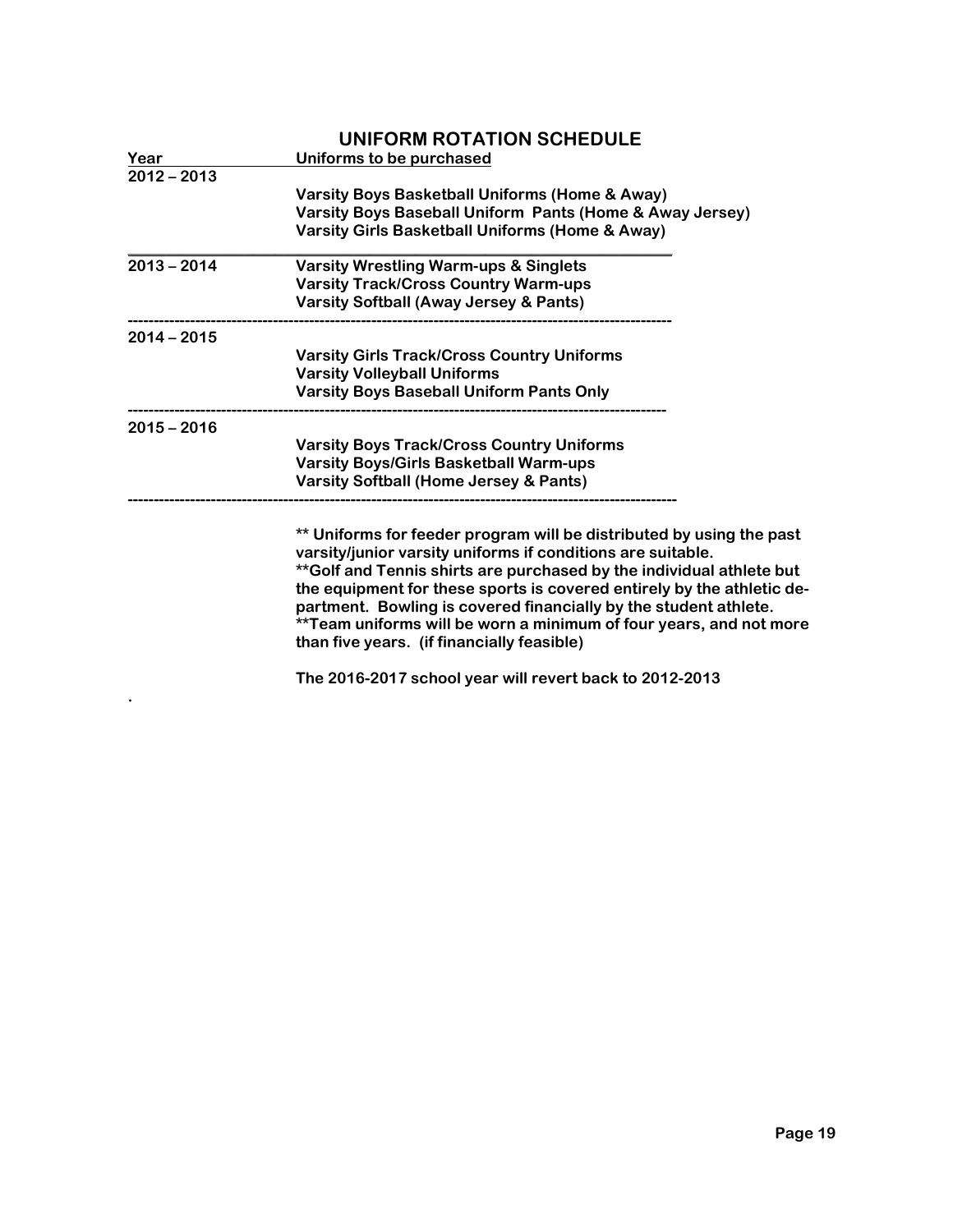# **PARENT/COACH COMMUNICATIONS Parents and Coaches Helping Student-Athletes Succeed**

**Both parenting and coaching are extremely difficult vocations. By establishing an understanding of each position, we are better able to accept the actions of the other and provide greater benefit to our children. Parents and coaches are important role models for students; they both provide necessary guidance to young adults in their development and in their understanding of the world in which they will live and work as adults. By understanding and respecting each other, parents and coaches, working together, can greatly benefit children. When your children become involved with the athletic program at Randolph Southern High School, you, as parents, have a right to understand the expectations that will be placed upon them. Clear communication between parents and coaches facilitates this understanding.** 

**The following information is intended to be used as guidelines to establish an environment in which open communication and mutual respect are fostered.** 

# **Communication You Should Expect From Your Child's Coach**

- **· Philosophy of the Coach**
- **· Explanation of athletic department training rules**
- **· Locations and times of all practices and contests**
- **· Team requirements and/or expectations**
- **· Discipline that may result in the denial of your child's participation**

# **Communication Coaches Expect From Athletes and Parents**

**As your children become involved in the athletic program at Randolph Southern High School, they will experience some very rewarding moments.** 

**It is important that there also may be times when things do not go the way your children wish. At these times discussion with the coach is encouraged.** 

- **· Concerns should be expressed directly to the coach.**
- **· Notification of any schedule conflicts well in advance.**
- **· Specific concerns with regard to a coach's philosophy and/or expectations.**
- **· The treatment of your child, mentally and physically.**
- **· Concerns about your child's attitude.**
- **· Ways to help your child improve.**
- **· Academic support, college opportunities**

#### **Issues Not Appropriate To Discuss With Coaches**

**Coaches are professionals who make judgments based on what they believe to be best for all students involved. Certain things can and should be discussed with your child's coach. But, other things should be left to the discretion of the coach such as:** 

- **· Team strategy**
- **· Playing time**
- **· Other student-athletes positions or playing time**
- **· Play calling**

#### **Procedure To Follow when You Discuss A Concern With A Coach There are situations that may require a parent conference with coach(s). These are encouraged! It is important that both parties involved have a clear understanding of the other's position. The following procedures should be followed to help promote resolution:**

- **1. Please do not attempt to confront a coach before or after a contest or practice. These can be emotional times for both the parent and the coach and seldom promote a resolution.**
- **2. Call the athletic office (874-2541) to set up an appointment with the coach.**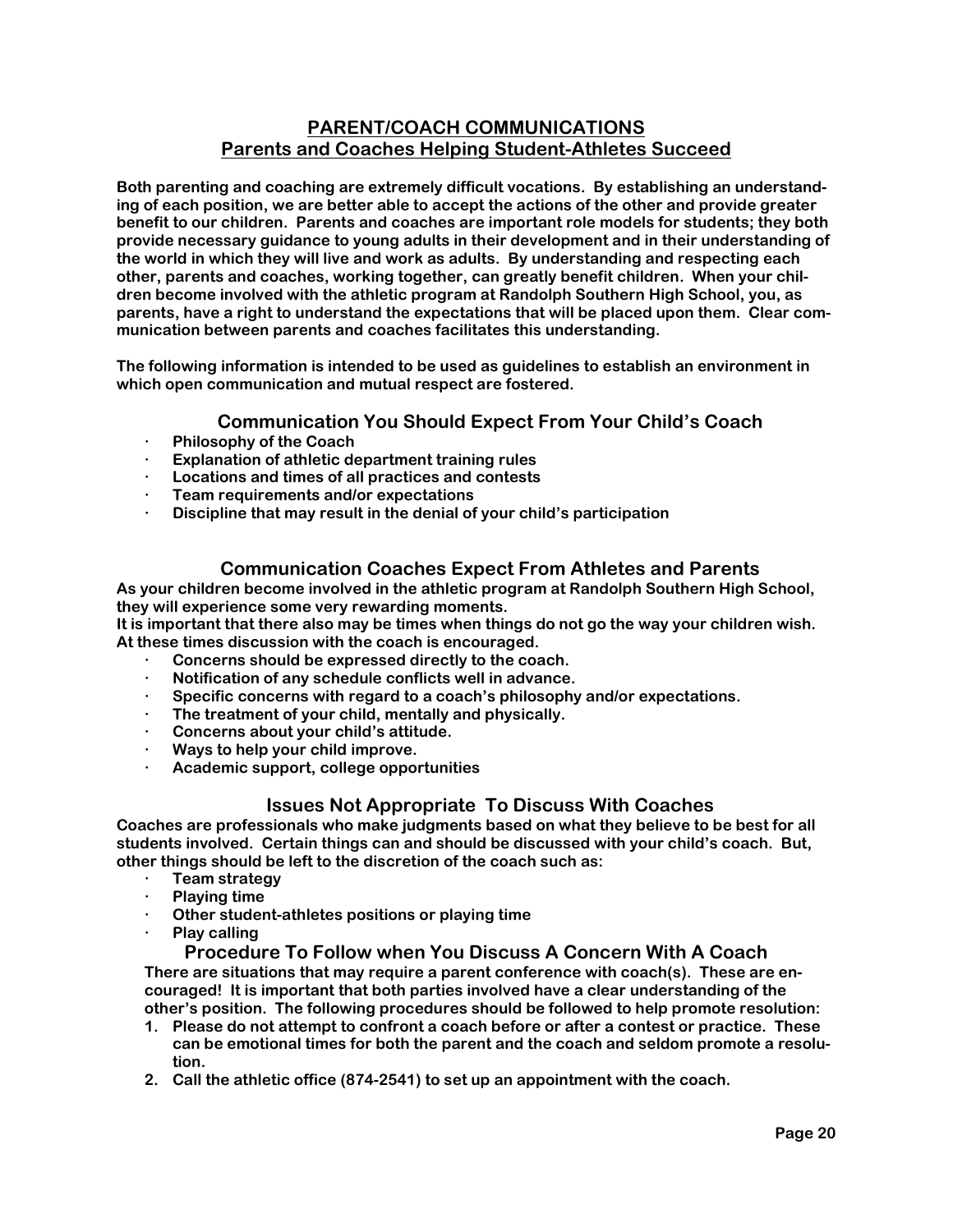# **Fundamentals of Sportsmanship**

- **· Show respect for self and others at all time.**
- **· Show respect for the officials. Good sportsmanship implies the willingness to accept and abide by the decisions of the officials.**
- **· Know, understand and appreciate the rules of the contest. Good sportsmanship suggests the importance of conforming to the spirit as well as the letter of the rules.**
- **· Maintain self-control at all times. Prevent the desire to win from overcoming rational behavior.**
- **· Recognize and appreciate skill in performance regardless of team affiliation.**

# **Expectations for Coaches**

**The actions of the coach have a great deal to do with how sportsmanship is valued by members if the team. In order for good sportsmanship to become a reality, the coach should:**

- **· Act like an educator and a leader, which is an expectation of the IHSAA and RSHS**
- **· Set a good example for participants and fans to follow.**
- **· Exemplify the highest moral and ethical behavior.**
- **· Instruct participants in proper sportsmanship responsibilities and demand that they make sportsmanship the number one priority.**
- **· Respect the judgment of contest officials, abide by all rules and do not display behavior that could incite fans.**
- **· Treat opposing coaches, participants, and fans with respect.**
- **· Shake hands with officials and opposing coaches before and after contests.**
- **· Develop and enforce penalties for participants who do not abide by sportsmanship standards.**

# **Expectations for Student-Athletes**

- **· Treat teammates/opponents with respect.**
- **· Respect the judgment of contest officials.**
- **· Abide by all rules and do not display behavior that could incite fans.**
- **· Cooperate with officials, coaches, and fellow participants to conduct a fair contest.**
- **· Accept the responsibility and privilege of representing the school and community.**
- **· Display positive behavior at all times…no trash talking!**
- Live up to the high standards of sportsmanship established by the IHSAA, RSHS and **your coaches.**

# **Expectations for Parents and Other Fans**

- **Realize that athletics are a part of the educational experience and that the benefits go beyond the final score of the contest.**
- **· Realize that a ticket is a privilege to observe a contest and support the activities of our youth. It is not a license to verbally assault others.**
- **· Respect decisions made by the contest officials.**
- **· Be an exemplary role model by supporting teams in a positive manner.**
- **· Respect fans, coaches, officials, administration and participants.**
- **· BE A FAN…NOT A FANATIC!**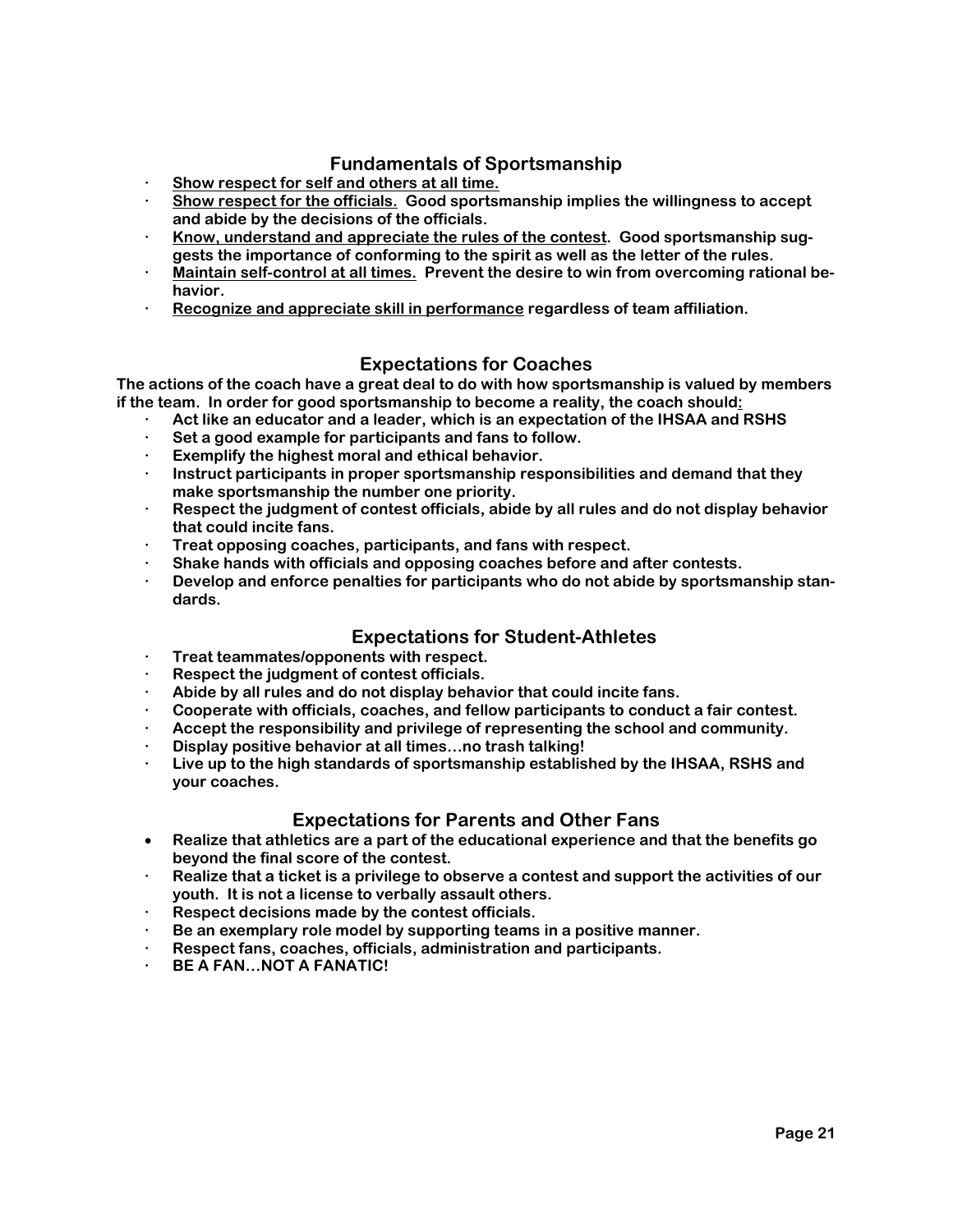# **Expectations for Cheerleaders and Student Spirit Groups**

- **Encourage the desired crowd response. Use only positive cheers, signs and praise. Do not antagonize or demean opponents.**
- **· Treat opposing spirit groups and fans with respect.**
- **· Recognize outstanding performances on either side of the playing field or court.**
- **· Know the rules and strategies of the contest in order to cheer at proper times.**
- Maintain enthusiasm and composure.
- Serve as a role model.

# **Acceptable Behaviors**

- • **Applaud during the introduction of players, coaches, and officials.**
- **· Graciously accept all decisions of the officials.**
- **· Shake hands with participants and coaches at the end of a contest, regardless of the outcome.**
- **· Coaches/players should seek out opposing participants to recognize them for an outstanding performance or coaching.**
- **· Applaud at the end of the contest for performances of all participants.**
- **· Show concern for injured players, regardless of team.**
- **· Encourage surrounding people to display good sportsmanship.**
- **· Treat competition as a game, not a war.**

# **Unacceptable Behaviors**

- **· "Coaching" from the stands or the sidelines by spectators, fans, or parents.**
- **· Confronting a coach, player or official after the athletic contest.**
- **· Disrespectful actions or derogatory yells, chants, songs, or gestures.**
- **· Criticizing officials in any way.**
- **· Cheers that antagonize opponents.**
- **· Refusing to shake hands.**
- **· Trash talking**
- **· Directing negative comments at opponent(s) to distract and upset them.**
- **· Using profanity, racial comments or displaying anger that draws attention away from the game.**
- **· Throwing objects onto the floor or at an opponent.**
- **· Entering the floor or playing field at any time.**
- **· Refusing to comply with the directives of any school official.**
- **· Blaming the loss of a game on officials, coaches, or athletes.**

**Consequences\*** 

#### **Coaches and Athletes**

- **· Adhere to the RSHS. and IHSAA sportsmanship guidelines.**
- **· Any unsportsmanlike behavior exhibited by an RSHS coach or athlete will be subject to a warning to a one game suspension, dependent upon the severity of the act, which will be determined by the Director of Athletics, assistant director, and a coaches' representative.**
- **· Any RSHS athlete or coach who received an unsportsmanlike ejection at an athletic contest will be suspended for up to two athletic contests at that level of competition to be determined by the Director of Athletics, assistant director(s), and a coaches' representative.**
- **· Any subsequent ejections will be reviewed by the Director of Athletics, assistant athletic director, and a coaches' representative and may result in more game suspensions and/or dismissal from a team..**